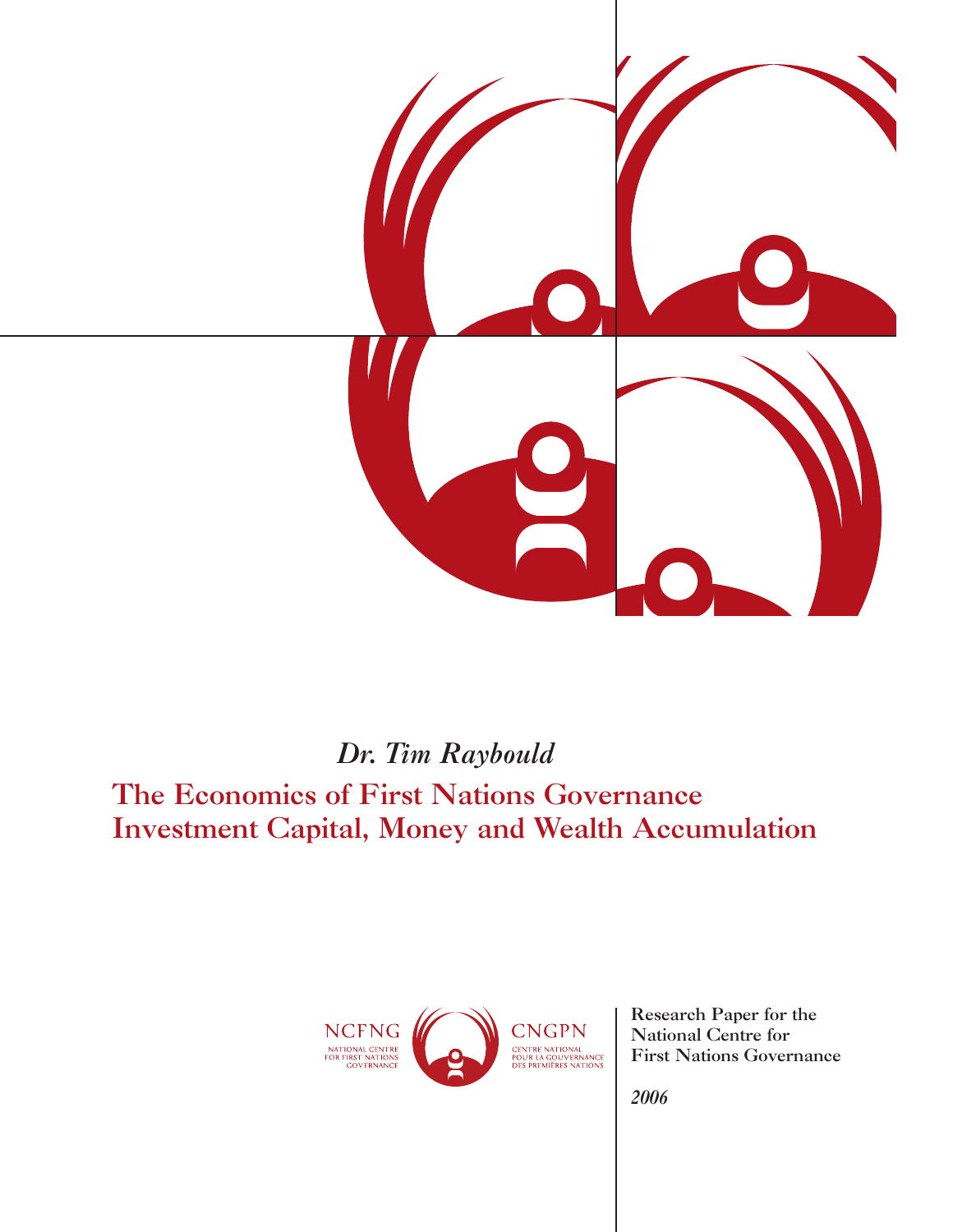**the K a L o N a group**

# **THE ECONOMICS OF FIRST NATIONS GOVERNANCE: Investment Capital, Money and Wealth Accumulation**

**Dr. Tim Raybould**

# **Prepared for the National Centre for First Nations Governance**

**2006 (revised)**

**3640 Paynter Road, Westbank, BC, V4T 1R1 Ph. (250) 768-1359 Fax (250) 768-1329 timraybould@shaw.ca**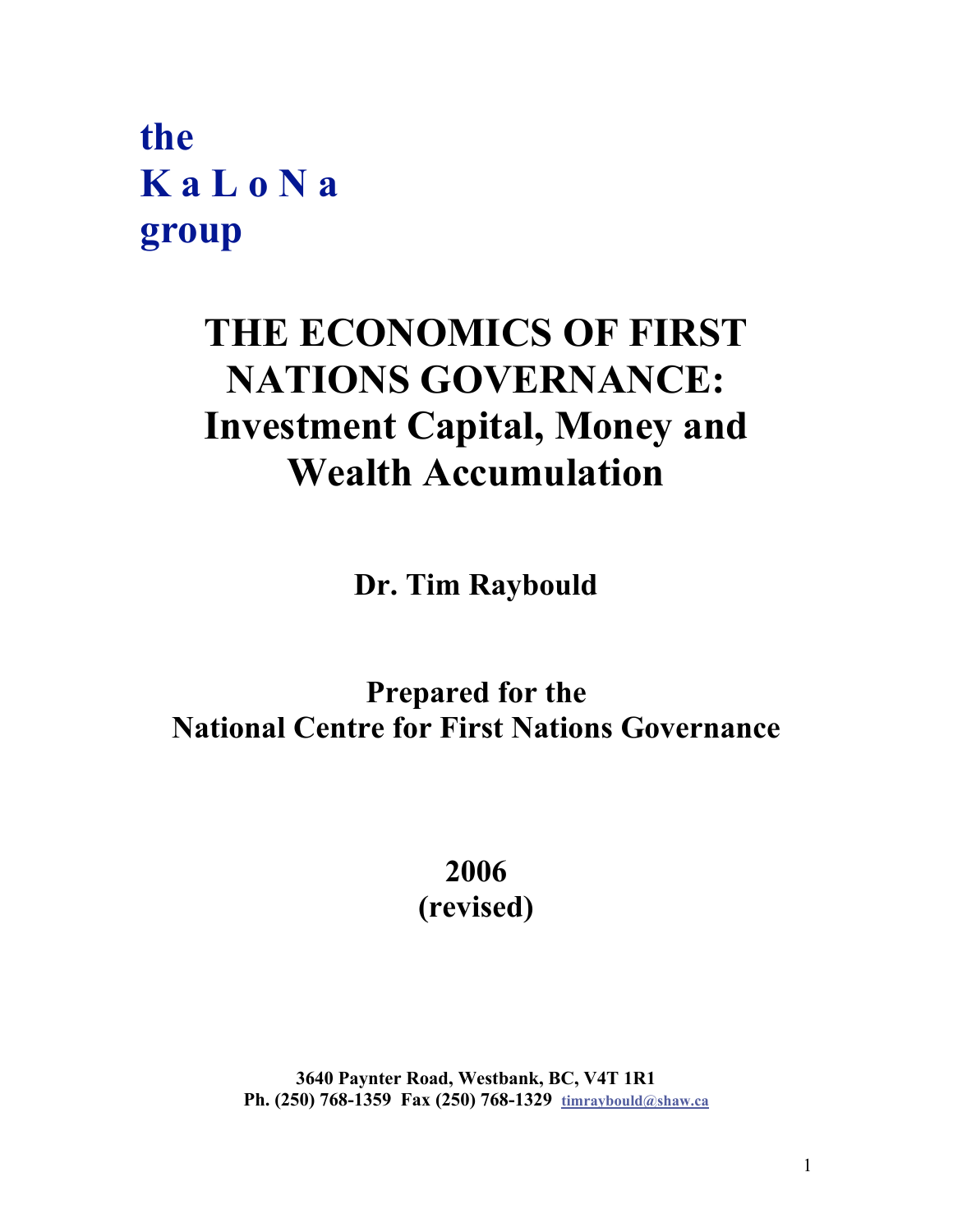# **TABLE OF CONTENTS**

| The Stages of Economic Growth: Reaching Maturity                                            |    |
|---------------------------------------------------------------------------------------------|----|
| Understanding Aboriginal Economies: The Debate                                              |    |
| The Nature of Capital: The Lifeblood of a Modern Economy                                    |    |
| Releasing the Capital: Making Assets Work                                                   | 8  |
| Developing the Appropriate Legal Structure: Supporting First Nations'<br>Capital Investment |    |
| The Role of Institutions: Attracting Investment and Encouraging<br>Economic Growth          | 12 |
| The role of First Nation and Federal Policy Makers: Providing                               | 13 |
| Leadership and Vision.                                                                      |    |
| Other Factors that Contribute to Economic Growth: The Crucial                               | 14 |
| Questions to Ask                                                                            |    |

# **Part Two: Wealth Accumulation and Money Management**

**Part One: The Nature of Capital**

| After the Capital Flows: the Need to Manage Wealth                   | 18  |
|----------------------------------------------------------------------|-----|
| The Need for Financial Planning: For Both Governments and            | 19  |
| Individuals                                                          |     |
| Factors That Contribute to Wealth Accumulation and its Preservation: | 20  |
| Time, Quality, Diversification                                       |     |
| Taxation and Fiscal Relations: Towards A First Nations' Perspective  | 22. |
| Responsible Government: Creating a Legal Framework                   | 25  |
| Conclusion                                                           |     |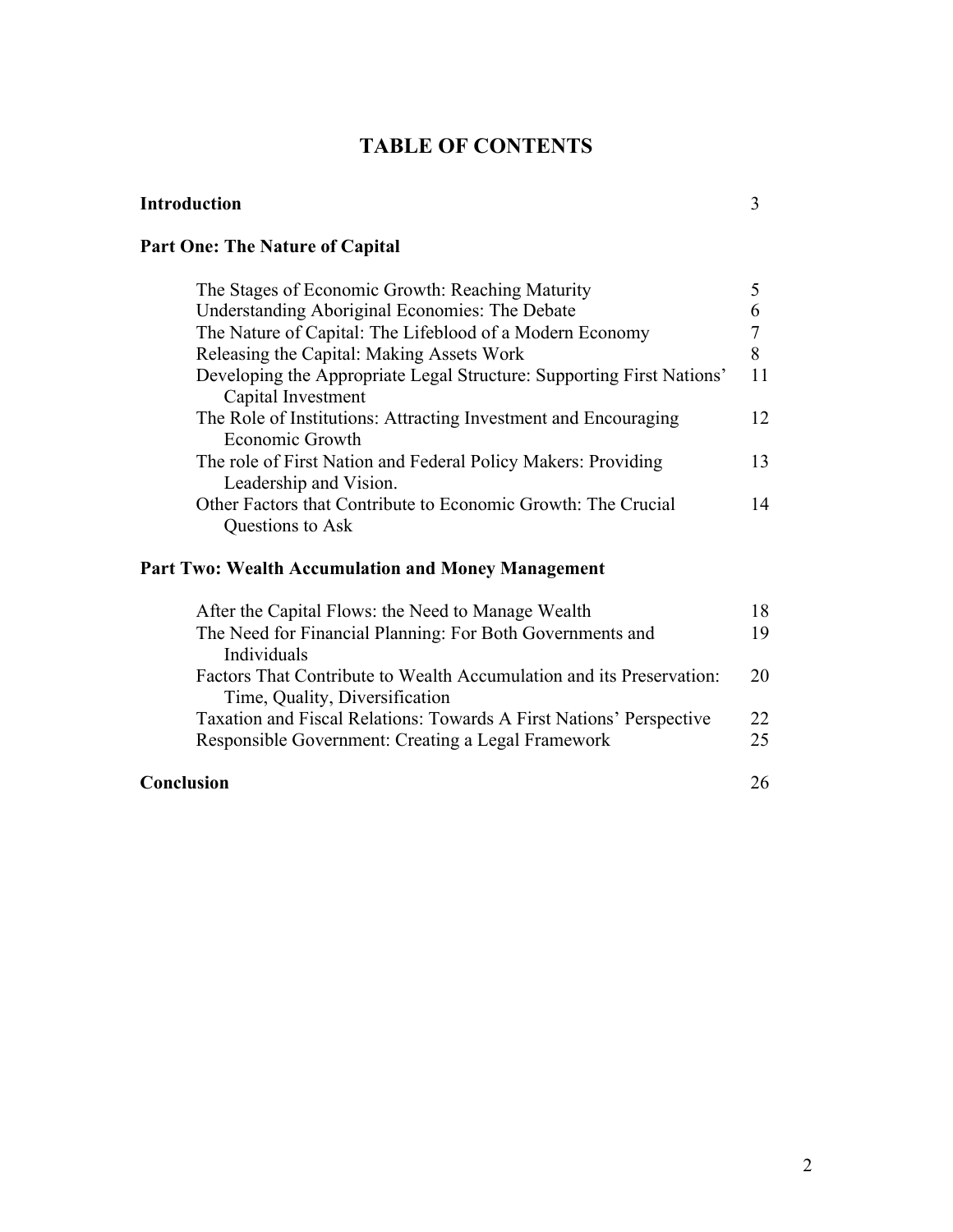#### **Introduction**

There has been much said and written about the underdevelopment of Indian reserves in Canada, the lack of wealth in First Nations' communities and the concomitant poverty of most First Nations' people.<sup>1</sup> While Canada sits at seven on the United Nations Human Development Scale this would dramatically drop to 48 out of some 174 countries if Canada's performance was judged solely on the economic and social well-being of First Nations' people.<sup>2</sup> Canada's First Nations remain part of the 'Fourth World', after the term coined in the late 1970s by the former National Chief of the Assembly of First Nations, George Manuel; indigenous nations living in Third World conditions locked within modern nation states.<sup>3</sup>

Poverty is still the norm for most of Canada's First Nations, despite ongoing efforts over many years to stimulate reserve economies, including significant investment by governments trying to 'prime the economic pump'. There are, however, some good examples where the pattern has been changed and communities are breaking the chains of poverty.<sup>4</sup> There are lessons to be learned from both within Canada and outside as to what can be done to alleviate poverty and stimulate economic growth.

In order to understand what is being done it is necessary to appreciate the general nature of capital and place this squarely within the history of the administration of First Nations in Canada and the politics of modernisation. This is examined in Part One of this paper with two caveats. Firstly, this Part essentially concerns governance and economic development on-reserve and does not address the related but different questions of economic development off-reserve within broader traditional territories. Secondly, while the principles apply to any First Nation, the practical application of these findings to all First Nations, will, of course, be limited by the economic potential of a First Nation's reserve lands. Inevitably, potential varies from location to location due to a variety of circumstances.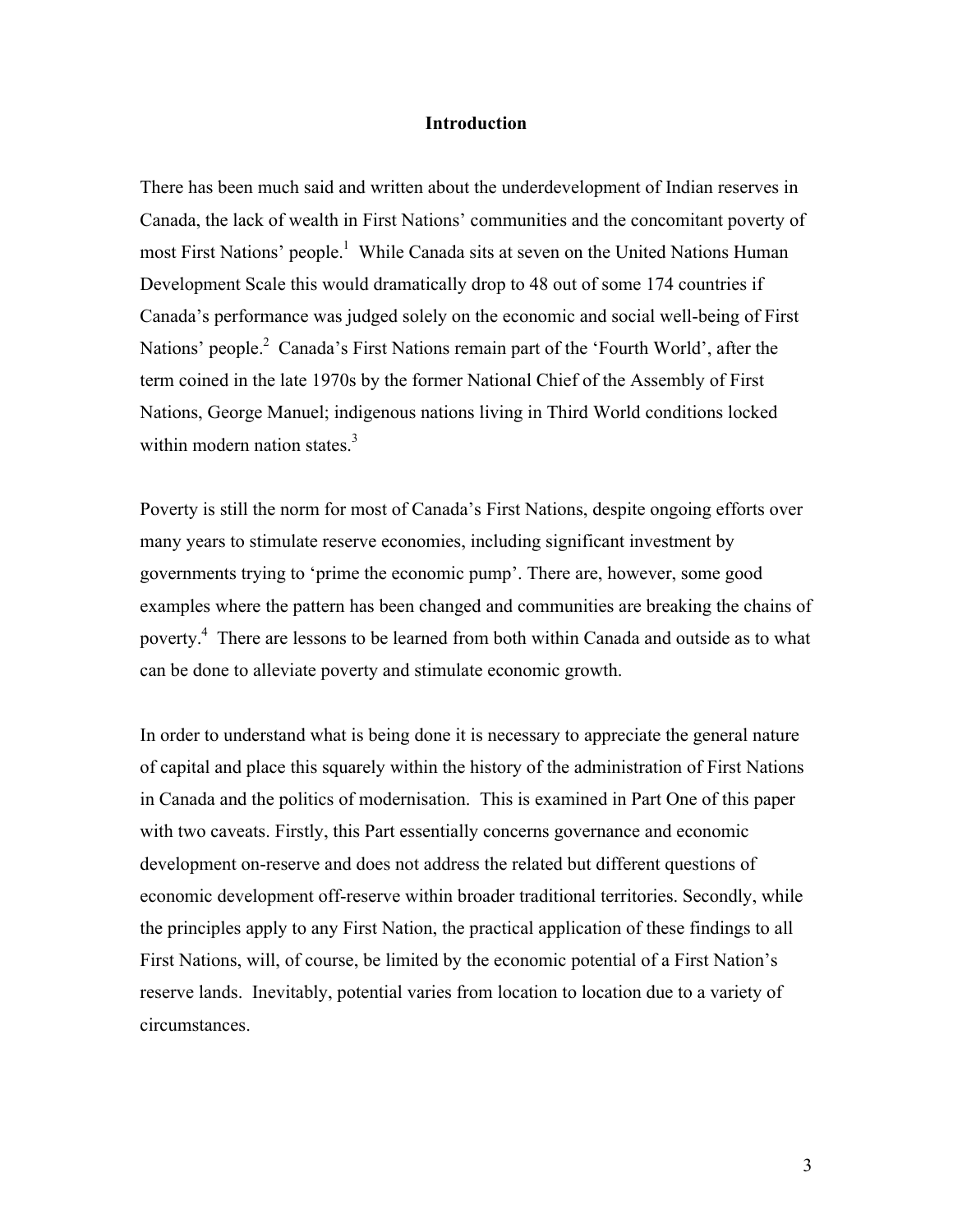Because prosperity and wealth inevitably follow the creation of capital, an equally important task then becomes managing the wealth and administering it wisely. This is addressed in Part Two.

The insights in this Paper are the author's own. Some of the perspectives offered in this paper have been more fully set out elsewhere, in greater length and detail, and in a more academic manner. Some readers may take issue with the underlying capitalist thesis and while I acknowledge the ongoing political and economic debate there is simply insufficient space to address it in any depth. My objective here has been to simplify and briefly set out for a broad audience some of the issues that surround the importance of capital, and secondly what, if politically supported and reflecting the vision of First Nations, can be done to realise the capital on-reserve and encourage greater investment and thereby generate wealth. Only by doing this, where the opportunities exist, will the practical means be created to alleviate the endemic poverty that still exists today among so many First Nations in Canada.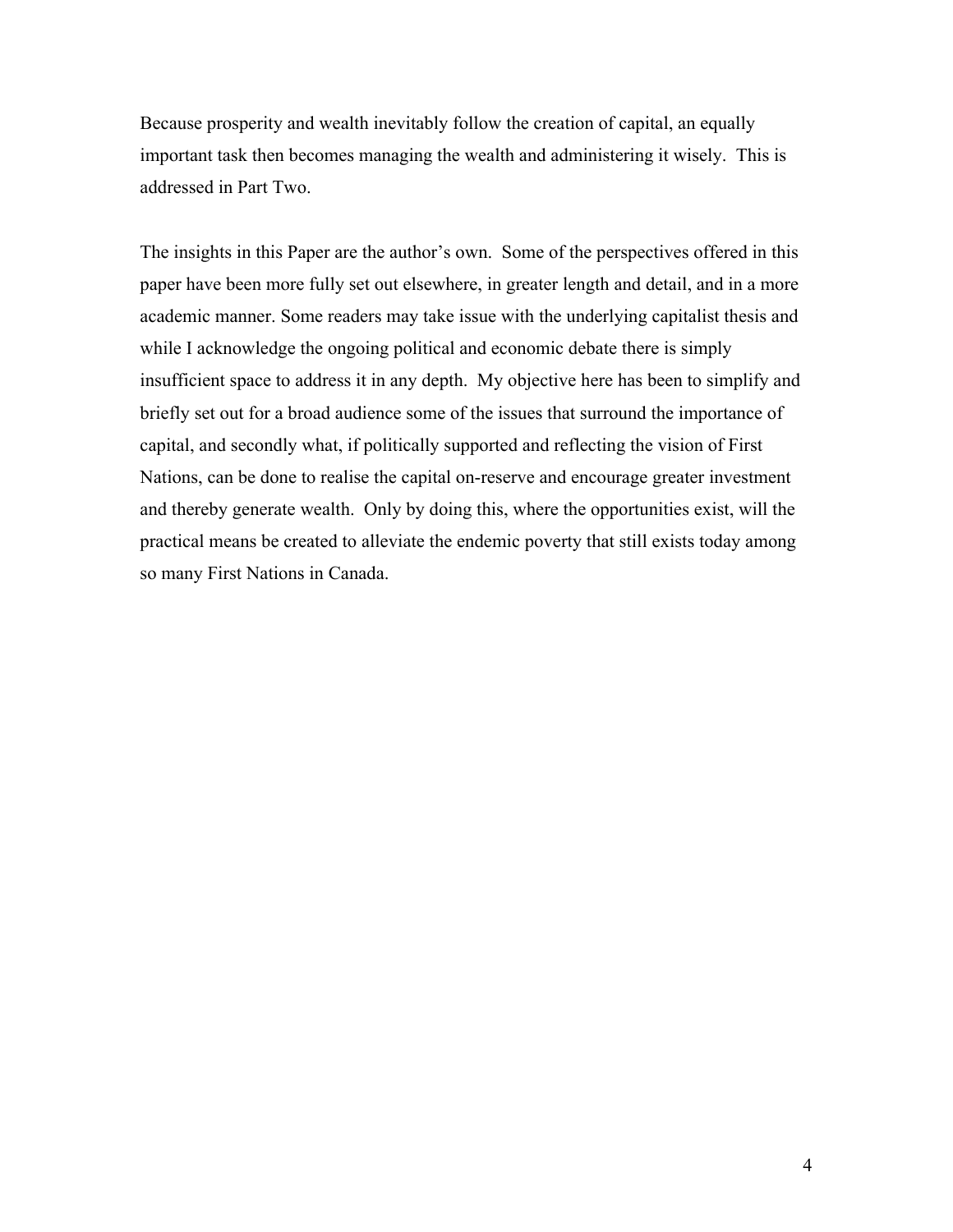# **PART ONE**

# **The Nature of Capital**

#### **The Stages of Economic Growth: Reaching Maturity**

Political scientists, social theorists and economists, amongst other scholars, have tended to view society as being in a continuous process of 'development' or 'evolution'.<sup>5</sup> For example, it is possible to track the stages or transformation through time from band or tribal society, through agrarian society to the period of industrialisation and the modern nation state and, more recently, to post-industrial society and globalisation. A common theme is that society is continually evolving, ever increasing output by harnessing the resources available to it (natural and man-made) to create a better quality of life for its citizens; ever 'upwards and onwards', as it were. Whether this is good or not is, of course, as much debated as the theories of social evolution themselves; witness in recent years the popular resistance to mass globalisation and free trade.

Regardless of one's political views, the reality today is that at the beginning of the twenty-first century, capitalism has become the economic system that drives the global economy. Almost without exception, all nations seek to develop their economies on a market-based system. At its core, this is about the creation of capital and its strategic investment to stimulate growth and thereby create wealth. First Nations are also a part of this global economy.

One, though, has to ask why Canada's First Nations' economies are so underdeveloped and the people poor, despite the fact that they are situated within one of the world's most successful modern capitalist economies? Why are they not benefiting equally from the success of that economy?

Many aboriginal and non-aboriginal politicians contend that the answer is simple: there is a critical need for more economic development on–reserve. This economic development is the key to unlocking the problem of improving the standard of living and quality of life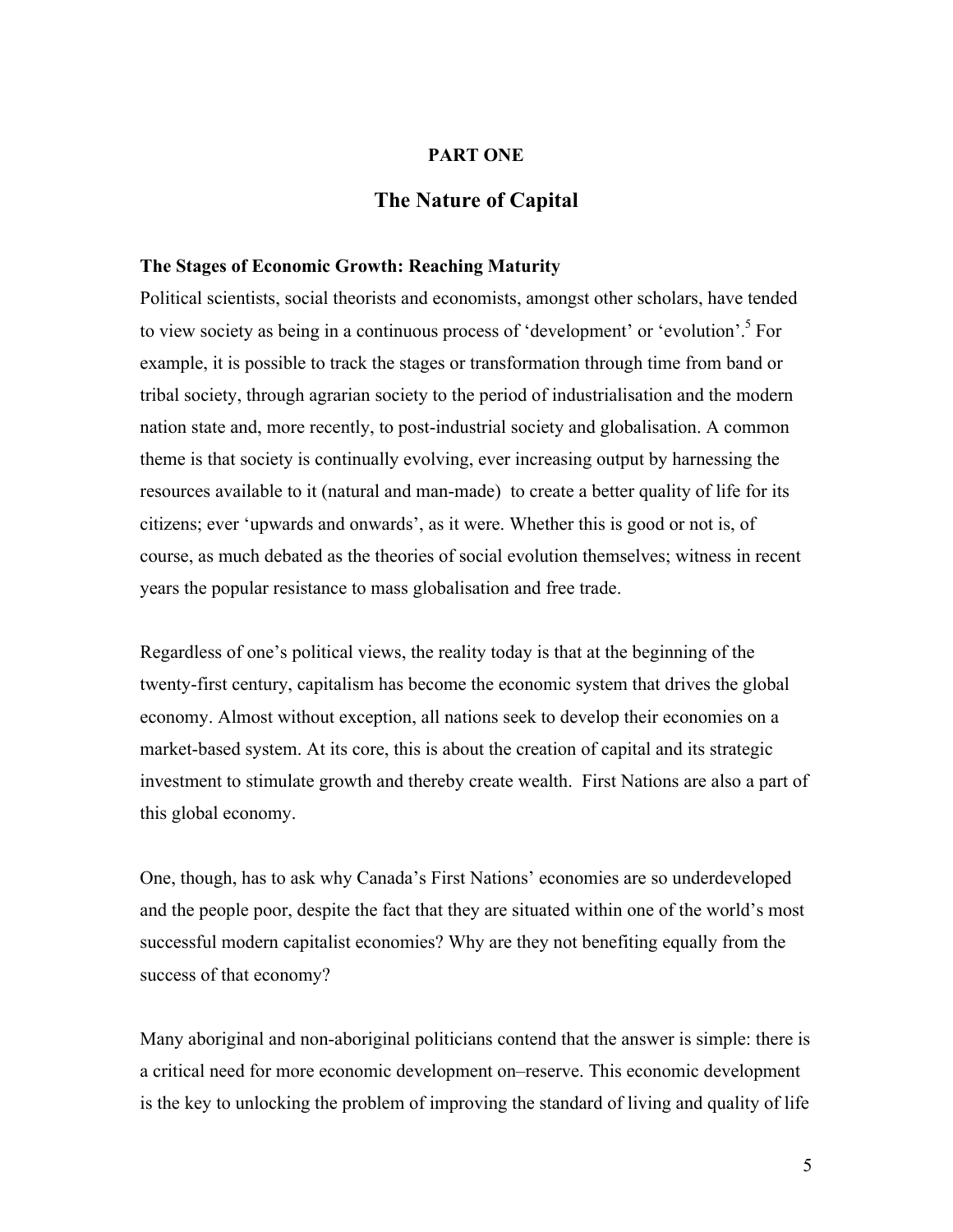for aboriginal people. Even the Privy Council Office website propounds that economic development is "the precursor to all other forms of development –social, cultural and political and is necessary to achieving other development objectives."6

The question is therefore why is it taking so long and why is it so often failing? Despite the repeated stated objectives of aboriginal leaders and federal officials, and a current annual investment of over \$600 million a year in economic development initiatives onreserve through eleven federal departments and agencies, success still seems beyond our grasp. As the Auditor General of Canada wrote in her 2003 report on economic development of First Nation communities, there are still many barriers to be overcome before they can "take control of their economic development".<sup>7</sup> The same question has been asked of the poor nations of the world where similar efforts by the western liberal democracies to stimulate Third World economies in South America, Africa and Asia have generally failed to improve the quality of life of their citizens.

Before attempting to answer this question in the context of First Nations in Canada we need to step back and remind ourselves of where First Nations have come from and where they are going within their own world view; or stated another way, the juxtaposition of 'traditional' and 'modern' economies.

### **Understanding Aboriginal Economies: The Debate**

Not all First Nation leaders agree that the solution to aboriginal poverty is through embracing western economic development and stimulating market forces on-reserve. Notwithstanding the reality of global capitalism and the pervasiveness of the capitalist system in the lives of aboriginal people within Canada today, there are leaders who advocate as strongly as those who advocate economic development that First Nations should focus on their traditional ways of life and rely on their traditional economies, which they contend, should be supported politically, legally and financially by the federal government.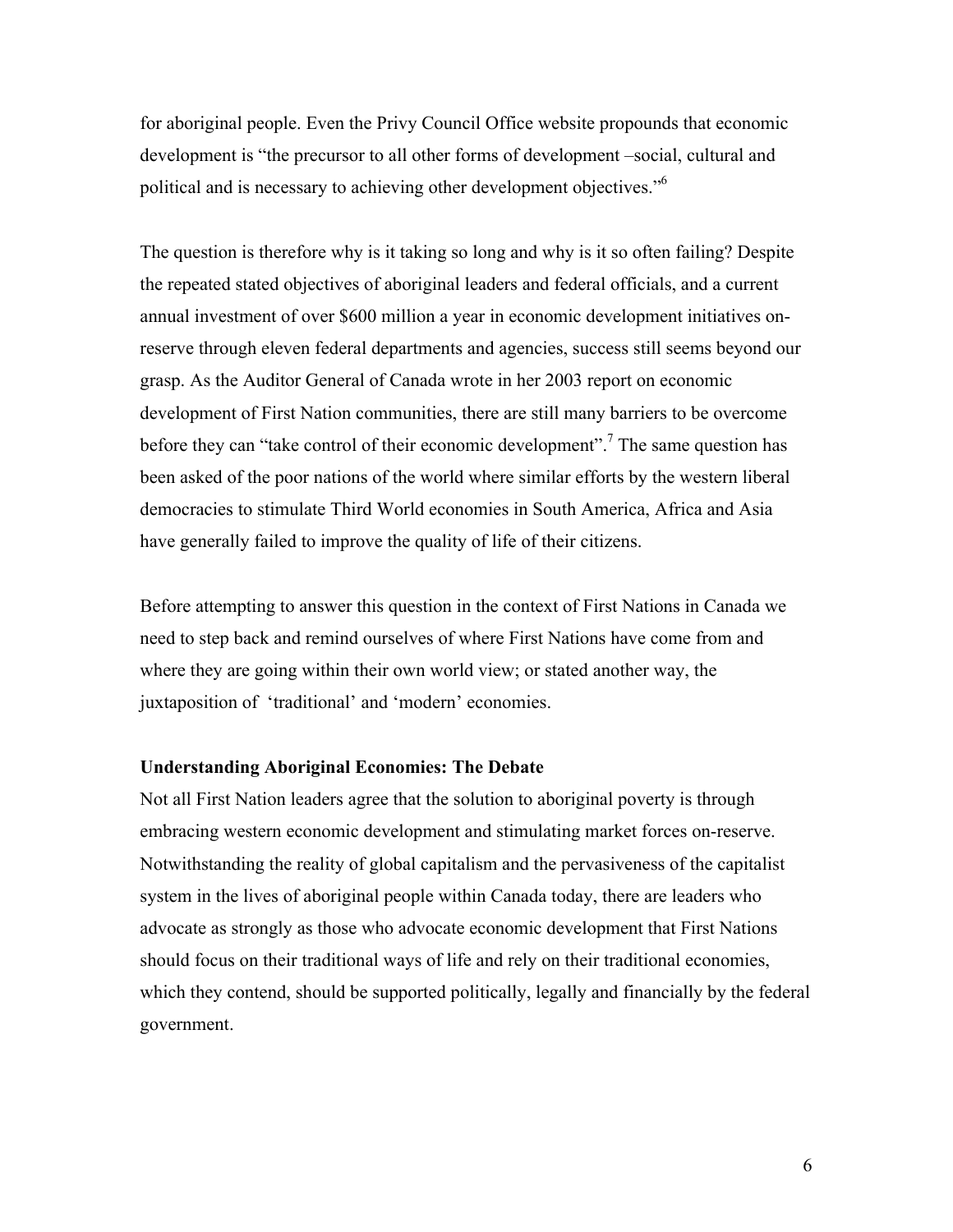Tribal economies, as part of the social fabric of distinct communities, existed for thousands of years outside modern capitalist notions of orthodox economics.<sup>8</sup> Today, though influenced by modern capitalism, aspects of traditional aboriginal economies continue to exist within Canada. Anthropological literature is full of accounts of traditional society and makes a reasoned and strong case for its continued existence and place in the modern economy.<sup>9</sup> The Royal Commission on Aboriginal Peoples gave serious attention to this debate and how traditional aboriginal economies in Canada need to be considered and accommodated.

Whether traditional tribal economies can be accommodated within the modern capitalist state is a question that will probably not be answered until well into the future when it is not only answered for indigenous peoples within modern capitalist states but for all cultures and peoples of the world, as capitalism advances. It is, nevertheless, important to raise such issues because in developing their economies aboriginal people have to ask some fundamental questions about their vision for their society and their contemporary existence as part of Canada and as part of the global economy.

These choices will inevitably drive both political decision-making and policy development. Some of the changes discussed in this Paper will not, of course, be universally embraced by all First Nations' leaders and such discussions will continue to be controversial. However, the discussion has to be entered into.

#### **The Nature of Capital: The Lifeblood of a Modern Economy**

In order to understand how modern capitalist economies work it is necessary to appreciate the concept of 'capital', because in a market economy the creation and use of capital stimulates economic growth.

Capital is a concept used by economists to describe value given to assets. It is the process by which assets (actual tangible things like buildings, machinery and inventory) can be turned into value and consequently can be used to invest and produce more capital. It is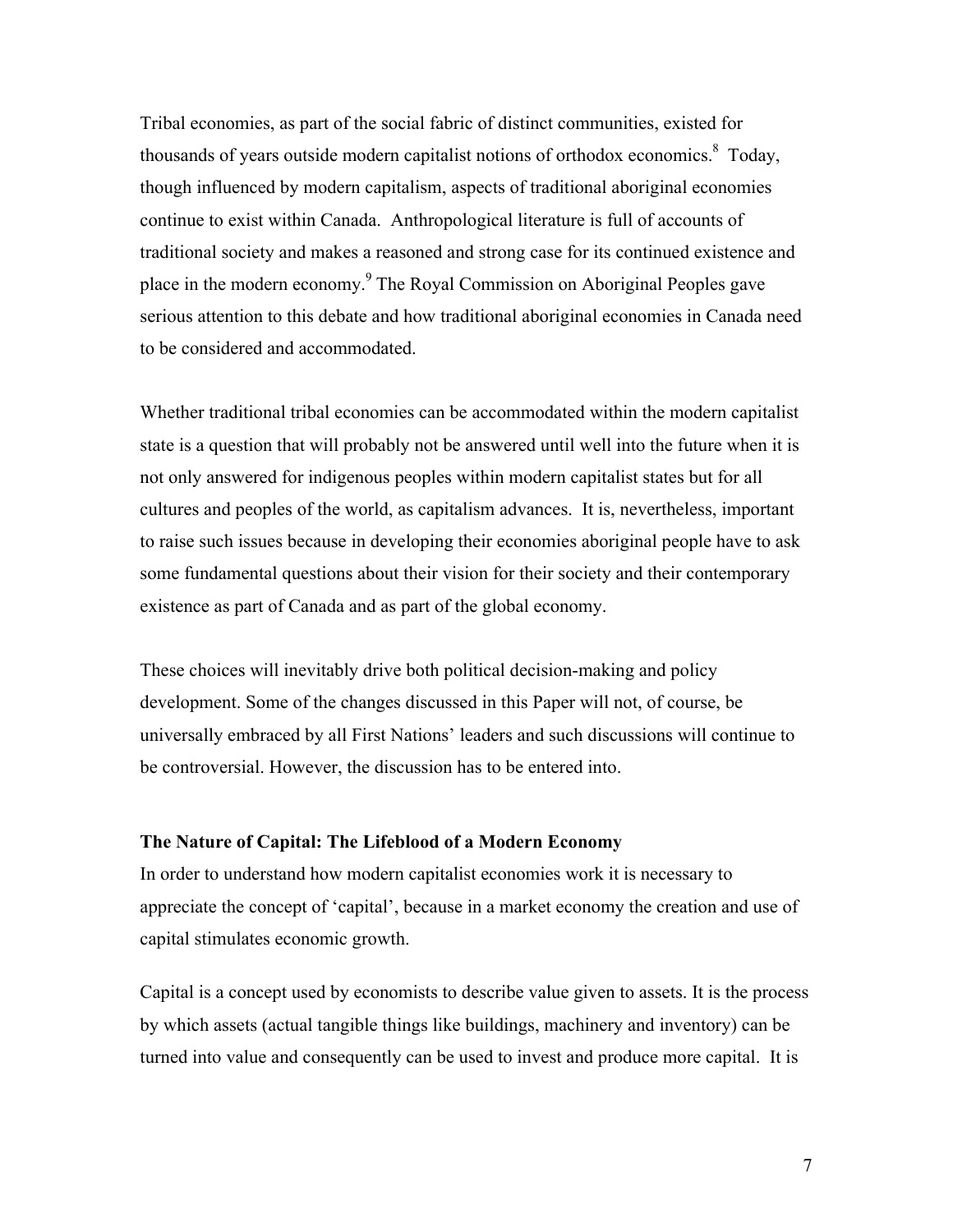the key to the market economy and now the lifeblood of modern capitalism spanning global society.

In classical economic theory, 'investment' or 'capital accumulation' is the act of producing increased capital. In order to invest, goods must be produced which are not immediately consumed, but instead are used to produce other goods as part of the economic process. Investment is like saving, although they are not the same. When we 'save' we are not spending all of our income on current goods or services. When we 'invest', on the other hand, we spend on specific types of 'capital goods'.

Western nations have been very good at producing capital and using it to grow their modern industrial economies. In contrast, the poorer nations have typically not been able to produce capital to the same extent. While there are, of course, many reasons cited for Third World poverty, such as 'modern' corporate colonialism and numerous critiques of the benefits of global capitalism, the inability of a nation to produce capital does explain, in large part, why it is poor. In an analysis of why Third World countries have had difficulty in releasing the capital 'locked' in the assets of their nations there are some striking parallels to the legal, political and economic plight of First Nations in Canada.and their own colonial past.

### **Releasing the Capital: Making Assets Work**

The Peruvian economist, Hernando de Soto, in his seminal work on the 'Mystery of Capital' asks a blunt question, "Why do Third World countries fail to produce capital as we do in the West, no matter how eagerly their people manage all the other activities that characterize a capitalist economy."<sup>10</sup>

The same can be asked of First Nations. Why, despite the eagerness of so many First Nation leaders and federal politicians to create modern economies on-reserve, has it been so difficult to create capital on-reserve and encourage investment? Answering this question is critical as First Nations currently move to re-establish self-government in the modern era and develop the policies that will guide their law-making and, ultimately, influence the direction their economies will take.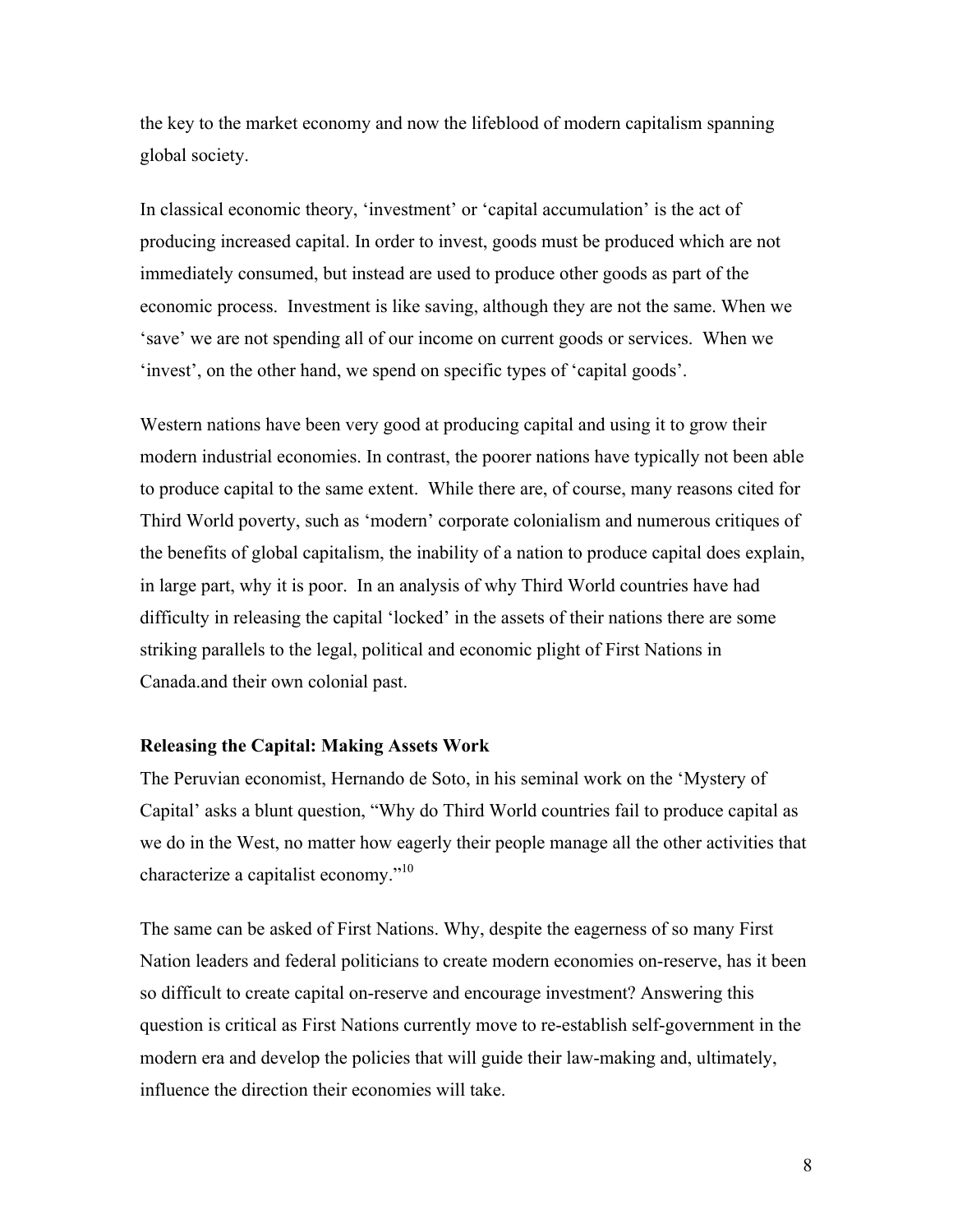De Soto's conclusions are really very simple although, admittedly, not so easy to  $impl$ ement $11$ .

He concludes that for the poor countries of the world the reason for lack of capital is that the assets in these countries are held in defective form. This is not because of cultural or national differences, but because of the legal systems that underpin the very fabric of economic activity. For example, he demonstrates how houses in the Third World are built on land where ownership rights are not adequately recorded, where unincorporated businesses exist with undefined liability, and where industries are located where financiers and investors can not see them. De Soto concludes that because these rights to assets are not adequately documented, they cannot be readily turned into capital. Unlike in Canada or any other 'First World' country, they cannot be traded outside of narrow local circles where people know and trust each other; they cannot be used as collateral for loans, and they cannot be used as a share against an investment. Economic development opportunities are, therefore, lost.

De Soto contrasts this to the situation in the West, where every parcel of land, every building, every piece of equipment or store of inventories is represented in a property document that is a visible sign of a vast, hidden process that connects all these assets to the rest of the economy as if by an 'Invisible Hand'. By this process, he says, the West has injected life into assets, makes them generate capital, which in turn fuels economic growth. While capitalist nations have different laws to accomplish this documentation, they all do it.

In the West we now take the mechanisms that translate assets into capital so completely for granted that we have lost all awareness of their existence. In Canada, of course, these mechanisms that create capital do exist off-reserve. However, on-reserve they don't, or where they do, they are not so effective or in some cases downright defective. This is because of the separate legal reality of reserve lands administered by the federal government under the *Indian Act* which is, more often than not, in conflict with local or indigenous systems of administration, as well as those within the rest of Canada.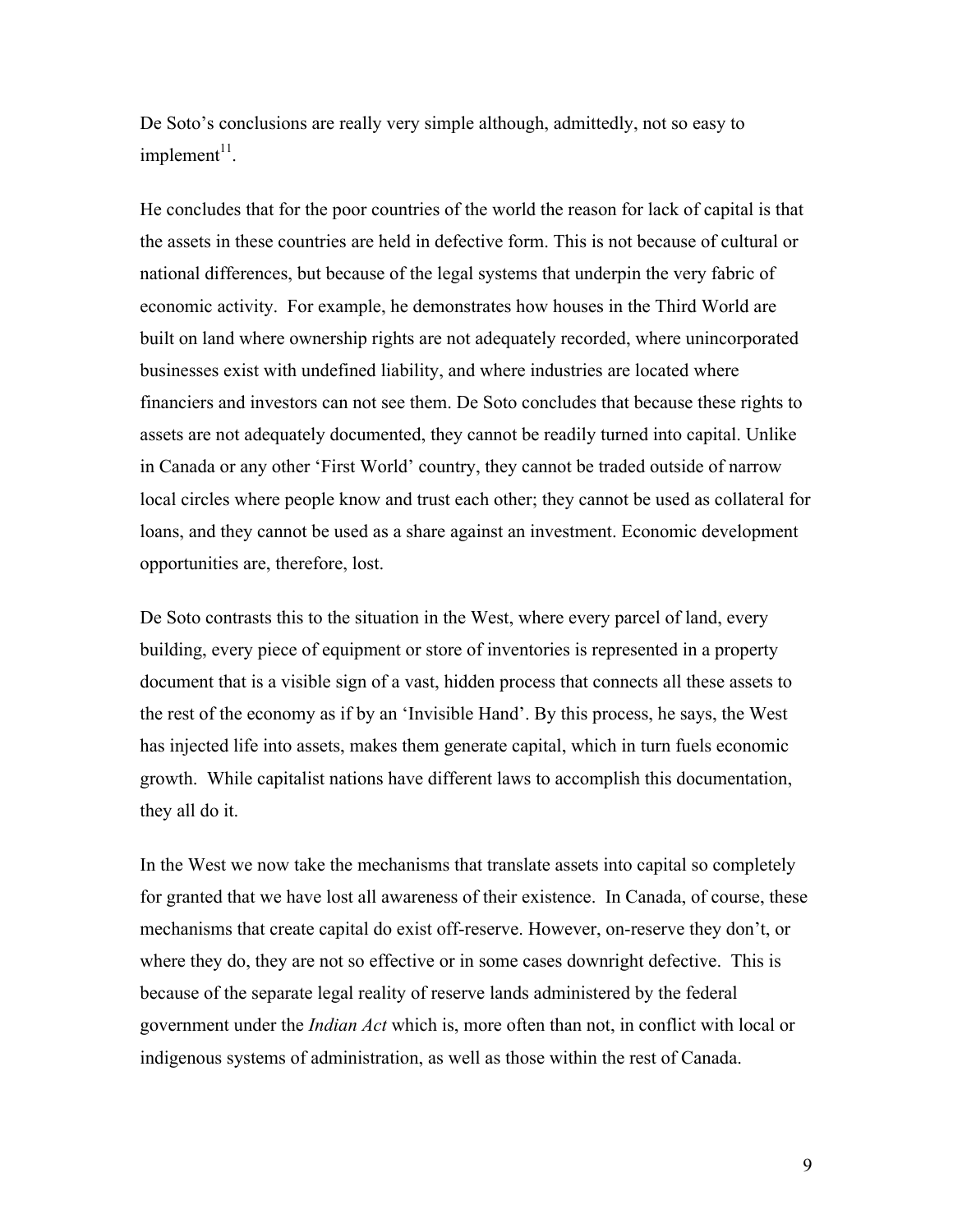The *Indian Act* was imposed in 1876 as a means to administer land reserved for Indians as set out in treaties. It made Indians 'wards of the state' and essentially removed the ability to create capital on-reserve. While 'protecting' the remaining tribal lands from encroachment by in-coming settlers, it also took reserve lands out of the market and replaced whatever economy existed before with a system of wardship that has, over the years, lead to what many consider an unhealthy degree of dependency on the federal state.

For example, until the 1950s, there was no efficient way to record private property onreserve and the system today is far from perfect. While systems to record rights in property developed in the rest of Canada they were ignored on-reserve. In fact, astonishingly, there is still no proper system of land registration in existence for all reserves in Canada. Another example of the problems with the reserve system has been the inability to easily secure land interests for financing, given the *Indian Act* restrictions on the seizure of certain types of interests and where the creation of interest requires the approval of federal bureaucrats with little or no local knowledge. The deficient legal system means doing business is much harder and, even where possible, the cost of doing that business is often much higher and takes much longer than off-reserve.

In the poor countries of the world 'informal' mechanisms to record property have developed over time in response to the state's ability to coordinate and establish national and coherent systems of enforceable property rights. What de Soto calls 'extralegal responses'. At the end of the day, people in the Third World are as every bit as industrious as people in the West, as are First Nations' people. When forced to work outside of the state system they do find other ways to do business. Often the state's system does not recognize local property rights and is too cumbersome or bureaucratic to effectively release the capital in assets, even when it tries. Often it is only available to the 'elites' and those with access to the bureaucracy and the 'law'.

Today, on many reserves traditional systems of property holding sit alongside nontraditional. Some First Nations may follow parts of the *Indian Act* system, while others do not. Consequently there exists a myriad of land tenures on-reserve, from *Indian Act*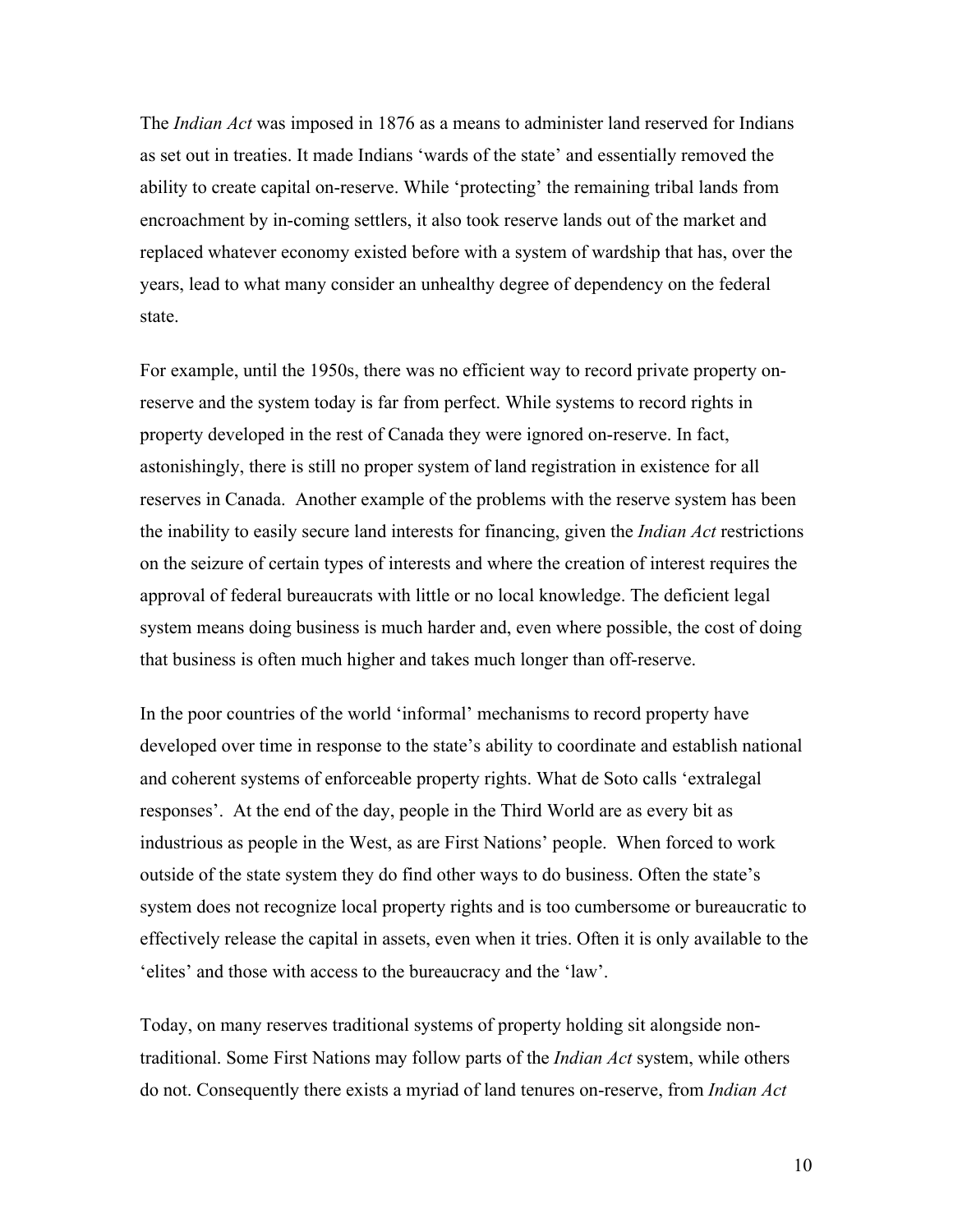instruments such as Certificates of Possession, to 'buckshee' leases to traditional land holdings held by families and clans. Locally, people know who uses what land and how you get access to it. What is needed now is for First Nation communities to go through the process of creating their own law, from the ground up, to unlock the capital so that all these systems somehow tie together in a way that is easily discernable to third parties.

In the West this process of capitalization took place gradually over centuries. The process itself was largely unrecorded and not very well understood or appreciated. Nevertheless, it is the process that has created capital. First Nations need to do this if they want to create capital on-reserve.

Freeing the locked capital in assets is not simply a matter of adopting another nation's laws. In fact, poor nations of the world have sometimes adopted the laws of Western nations without regard to local custom or recognizing informal rights to assets. This does not work. The solution is more complicated and requires understanding what is actually happening on the ground and codifying these rights to assets.

A good place to start for First Nations might be housing. In North America the home is the single biggest source of investment capital for new business start up and a huge economic driver. All First Nations have houses on their reserves and everyone knows who lives where, and generally where the boundaries are. Because in many cases these houses are not registered outside of local systems they have no economic 'value'. They are assets but not yet capital. No member can use them in the way all other Canadian can use their homes as capital. It would be a good first step to bring this about on-reserve.

# **Developing the Appropriate Legal Structure: Supporting First Nations' Capital Investment**

The process of making that which is extralegal, the local responses to the *Indian Act* and the myriad of customary practices of property rights on-reserve, needs to be developed from the ground up, community by community. This does not mean simply adopting provincial systems of land tenure that may not recognize cultural and legal differences,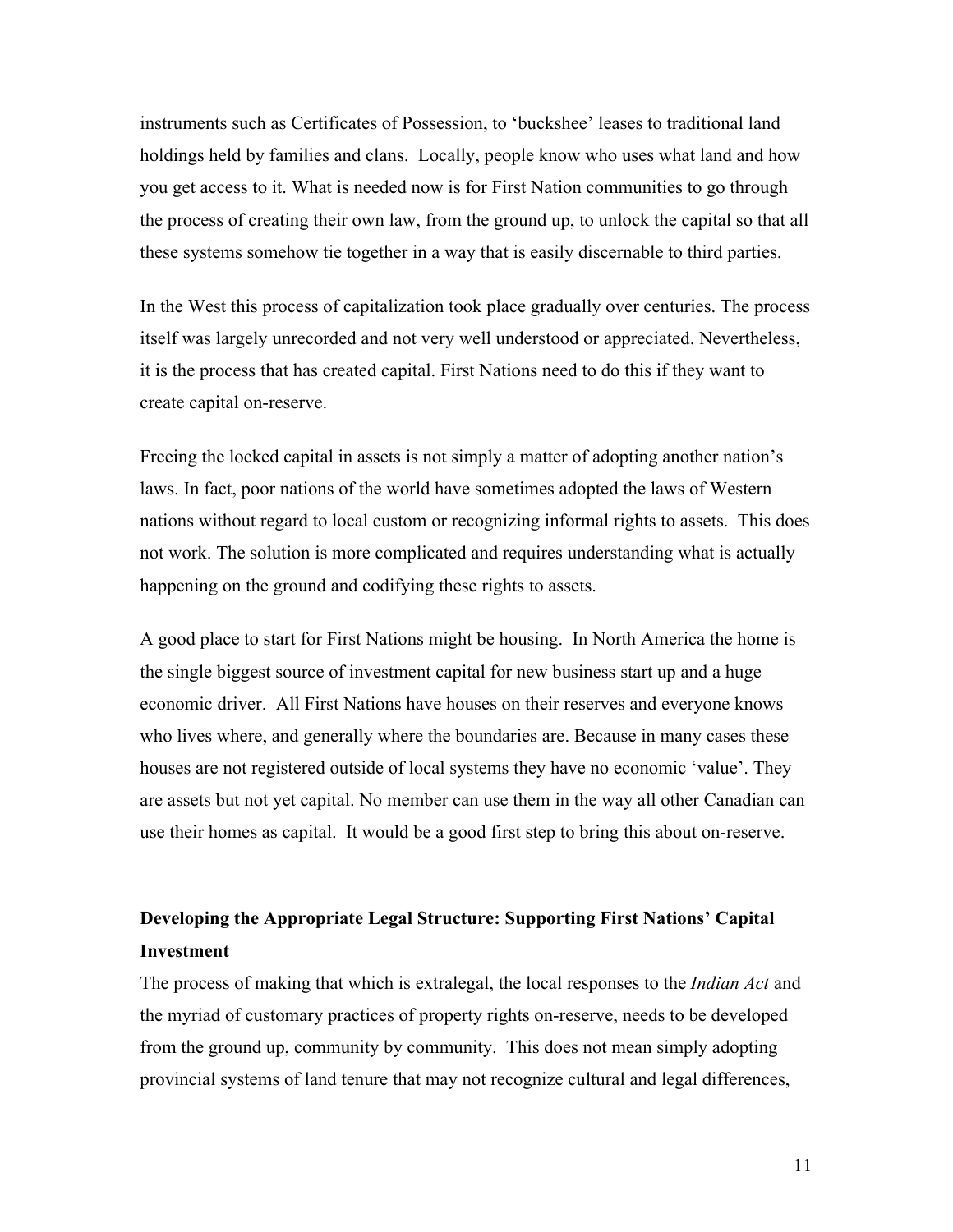and therefore not necessarily accommodate existing interests in land (and may even create competing ones), which would, at the end of the day, not be accepted by the people and, consequently, impossible to enforce.

This process has already started in Canada. For example, for the thirty-six communities that have opted to come under the *First Nations Land Management Act* 1999*,* the sections of the *Indian Act* that deal with land are replaced by provisions that recognize First Nations ability to manage their own lands and create interests in those lands.<sup>12</sup> In practice, the process involves First Nations developing their own land codes and essentially making legal the extralegal property interests in their communities in order to facilitate economic development; in other words, to transform assets into capital. The land codes being developed typically codify both private and communal interests in land $13$ 

The property interests once created can be registered in a central land registry maintained by Canada under a federal regulation that gives priority to interests so recorded. Third parties, including the banks and other lending institutions, can understand the system from the codes and be assured interests in land are registered nationally. An important aspect of this model is that a national on-reserve registry system will tie the myriad of local property interests together under one enforceable system to create legal certainty. This is important because First Nations are typically very small and some of the institutions of government that support the creation of capital cannot be practically or successfully built at the local level. There is, therefore, a role for regional and national institutions.

**The Role of Institutions: Attracting Investment and Encouraging Economic Growth** There is a role for national First Nation institutions that support local economies and investment on-reserve. This is in recognition that not all regulatory functions of the capitalist system are most appropriately conducted at the local level. The land registry is one example. Another is long-term public debt financing.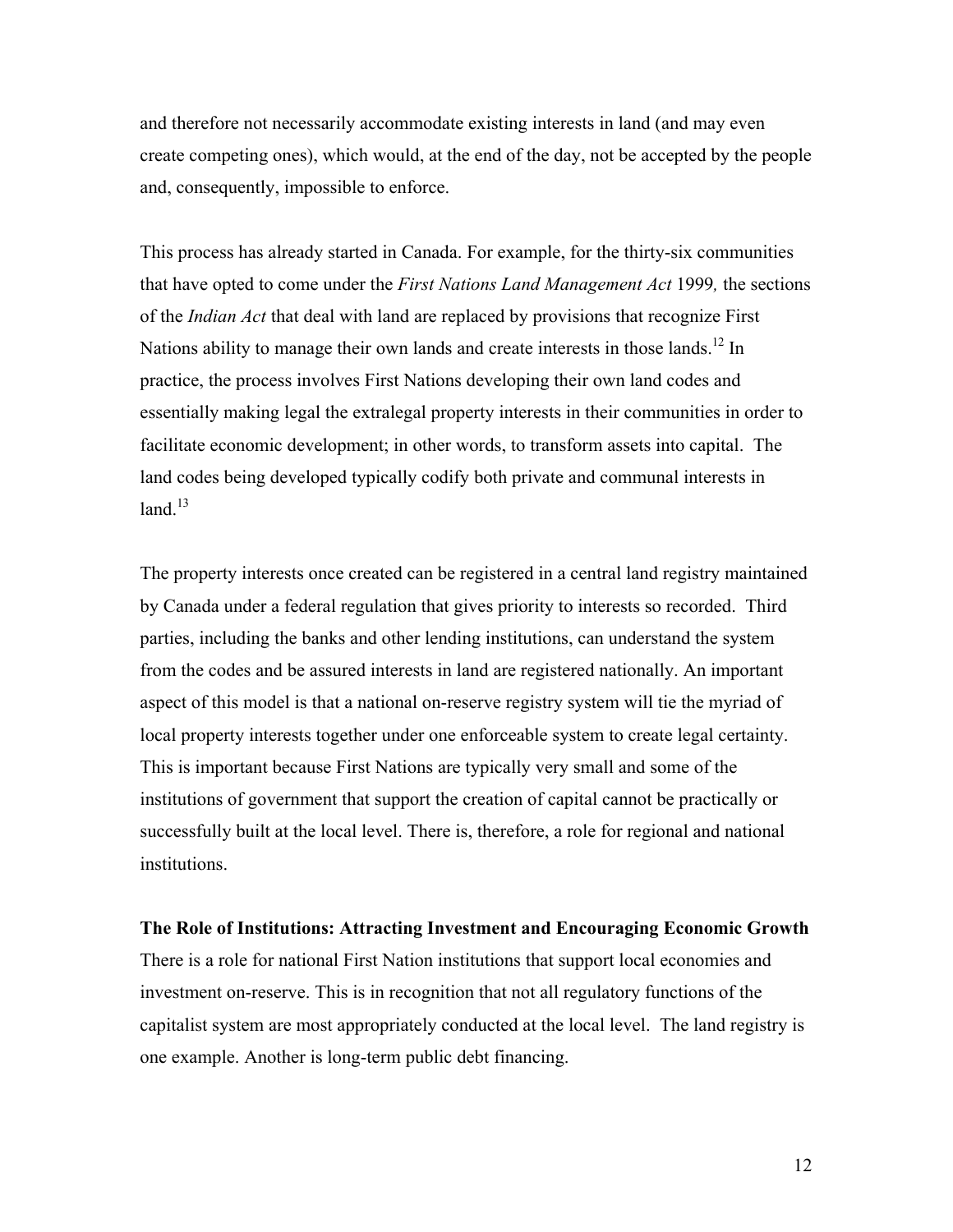Through the *First Nations Fiscal and Statistical Management Act*, passed in 2005, First Nations that opt to come under this Act agree to be bound by the oversight role of national institutions for the purposes of i) ensuring national standards in implementing systems of property taxation and financial management and ii) collectively issuing debentures to raise cash for on-reserve infrastructure projects such as sewer and water systems to attract economic development.<sup>14</sup> By working together, these First Nations seek to reduce their administrative and legal costs, create economies of scale and generally improve the collective credit of all the participants. This will, it is anticipated, facilitate increased investment and reduce the cost of borrowing and, for some First Nations, make long-term debt financing possible when previously this was not the case.

# **The role of First Nation and Federal Policy Makers: Providing Leadership and Vision.**

If First Nation leaders support the freeing up of capital in appropriate legal forms as developed by the First Nations themselves, then there must be legislative change. This has already started with the passage of the *First Nations Land Management Act*, 1999; the *First Nations Commercial and Industrial Development Act*, and the *First Nations Fiscal and Statistical Management Act*, 2005. There are also a handful of community specific-acts dealing with local self-government such as the *Westbank First Nation Self-Government Act*, 2004, and the *Sechelt Indian Band Self-Government Act,* 1986, or where self-government forms part of a modern land claim, such as in the Tlicho (2003) and Nisga'a (2000) arrangements.<sup>15</sup> All these initiatives address, to some degree, the fundamental property rights and the questions raised by de Soto and provide tools for First Nations to develop laws that turn assets into capital where this is the policy objective.<sup>16</sup>

This work needs to continue. If a policy objective of self-government, whether comprehensive or sectoral, is to facilitate economic growth, then the legislation needs to be held up to the basic capitalist test of "Does the new law assist First Nations in turning assets into capital?"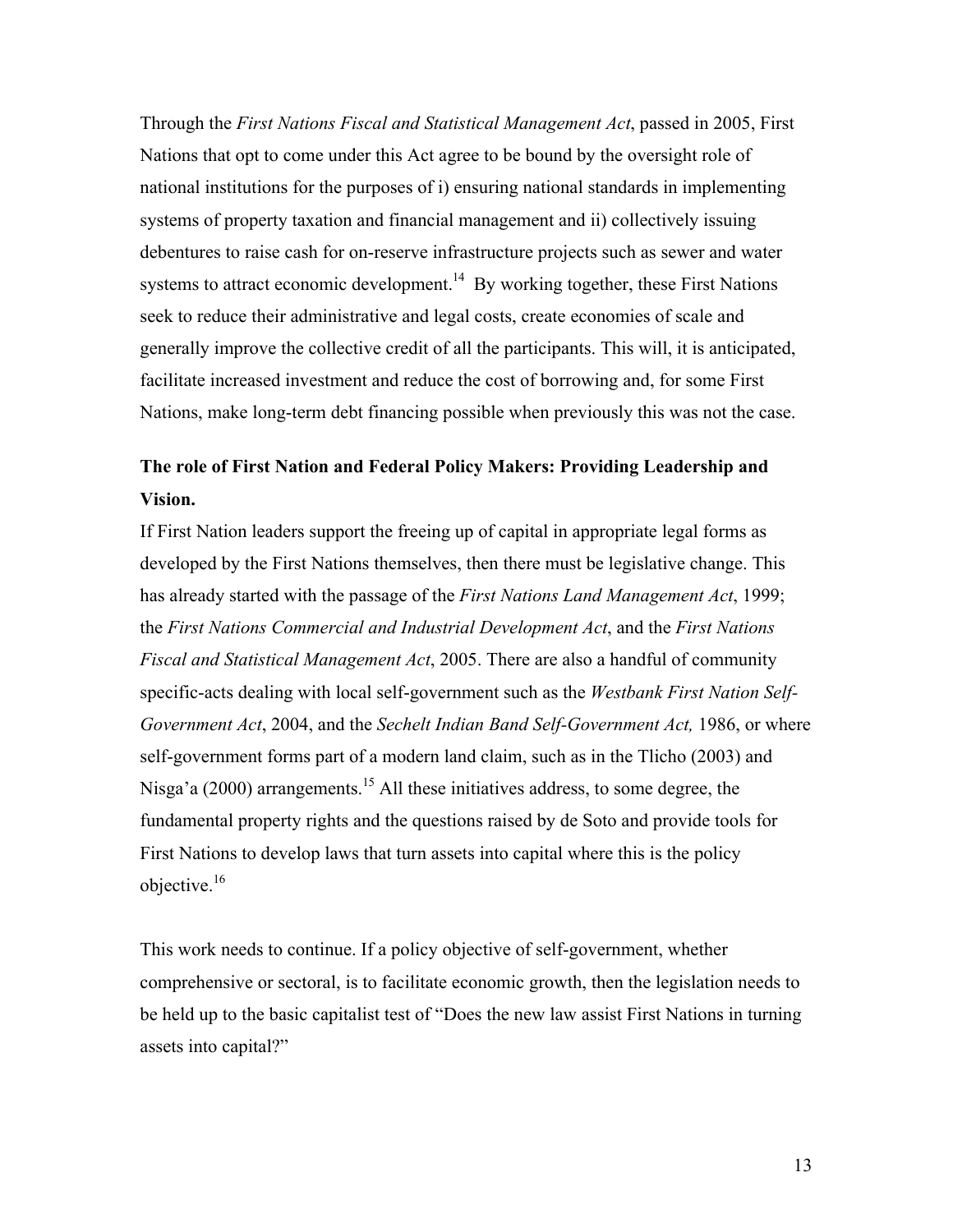Politicians, both federal and First Nation, need to show strong leadership and imaginative resolve. It is the government's responsibility to work with First Nation leaders with a clear vision of what is being attempted. This is fundamental for the achievement of economic success.

# **Other Factors that Contribute to Economic Growth: The Crucial Questions to Ask**

In Canada, private-sector investment accounts for up to 95% of the investment in the economy, with only 5% coming from government sources.<sup>17</sup> On-reserves the figures are the other way around. So, assuming that the legal structure is put in place to support the creation and ownership of capital on-reserve, then what can First Nations do to attract more private as well as public investment and promote economic growth? In addition to unlocking capital what are some of the other factors that contribute to economic growth and how can First Nations encourage more private investment on-reserve? These questions have been looked at recently in the policy development behind the *First Nations Fiscal and Statistical Management Act* in trying to address what is needed to create investor confidence.<sup>18</sup>

Capital is by its very nature mobile and will go where the best return can be found for the risks involved. First and foremost, the capitalist must have a reason to invest or locate within a particular area; there needs to be some competitive advantage. This can include gaining access to natural resources such as oil, gas, timber, gravel etc. Or it could be because of a competitive advantage for access to markets or technology. It could be because there is a skilled labour force. Assuming there is a competitive advantage to locating in a particular area, the next question will be, what are the risks and are there alternatives? "Can I go somewhere else, maybe to the next jurisdiction over?"

In this way, governments typically try to develop policies that maximize the use of capital and encourage private-sector investment within their jurisdictions. In fact they compete for the same capital and at all levels; internationally, regionally and locally. Jurisdictions that better satisfy the needs of the investor attract more capital; the capital at work in those jurisdictions increases in value. Depending upon the economic policy of a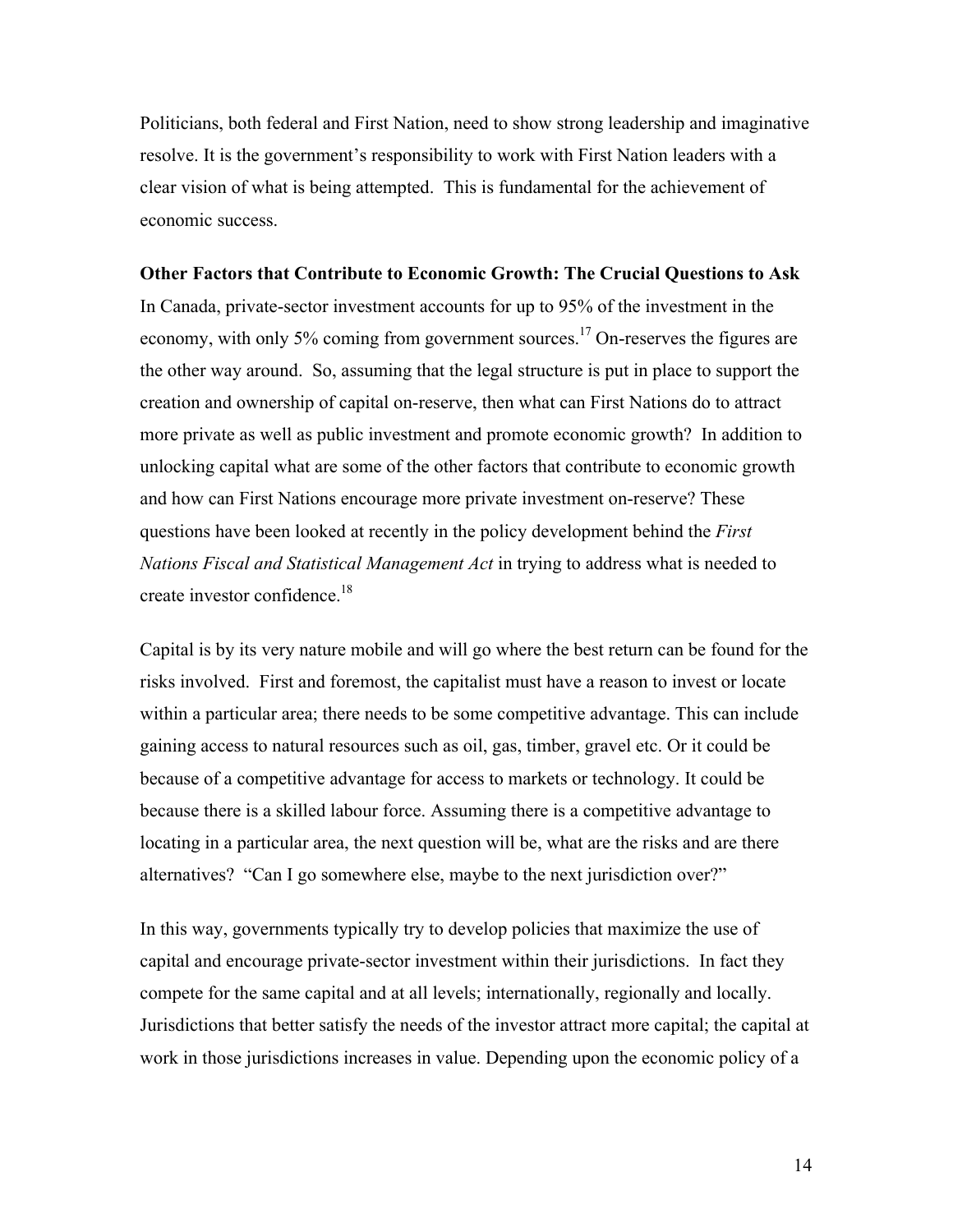government, capital will either flow in or flow out. The market will decide. No central planner can.

Good governance is, therefore, one of the keys to market confidence and investor satisfaction. While good law is a necessary precursor to turning assets into capital, good governance is needed to make it work. Governments do more than record property rights. In complex nation states different levels of government have the responsibility for managing institutions that support capitalism. When investors have choices where to locate they will consider whether the jurisdiction in which they may invest is stable. For example, they may ask: "Does the government respond quickly and efficiently?" With respect to local government, "Are the planning and approval processes for land development clear and fair?" "Are there the necessary institutions (locally, regionally, nationally) to support my investment activity?" "Are they independent and transparent in their operations?" "What are the tax policies of the governments I have to deal with?" "If I am successful in my venture will I be able to keep my profits?" "If I have a dispute with whom I am doing business or, indeed, for that matter with the government(s), are there clear avenues for recourse? Is there a dispute resolution mechanism (i.e. access to independent courts)?" Finally, "Are the governments I deal with accountable and transparent?" "Can I find out reliable statistical information on their finances and their decision-making processes?"

In addition to good governance, investors will have to be satisfied that the physical infrastructure needed to support their investment is readily available in the now, not the hereafter. "Are the lands serviced?" "Are there transportation networks so that I can get my products out or my customers in?" If I am interested in land development, "Are sewer and water and other services available?"

'Human Capital' is, of course, as vital as physical capital, so an investor well might ask "What is the availability of a labour force?" "How well trained is it?" "What educational facilities exist nearby?"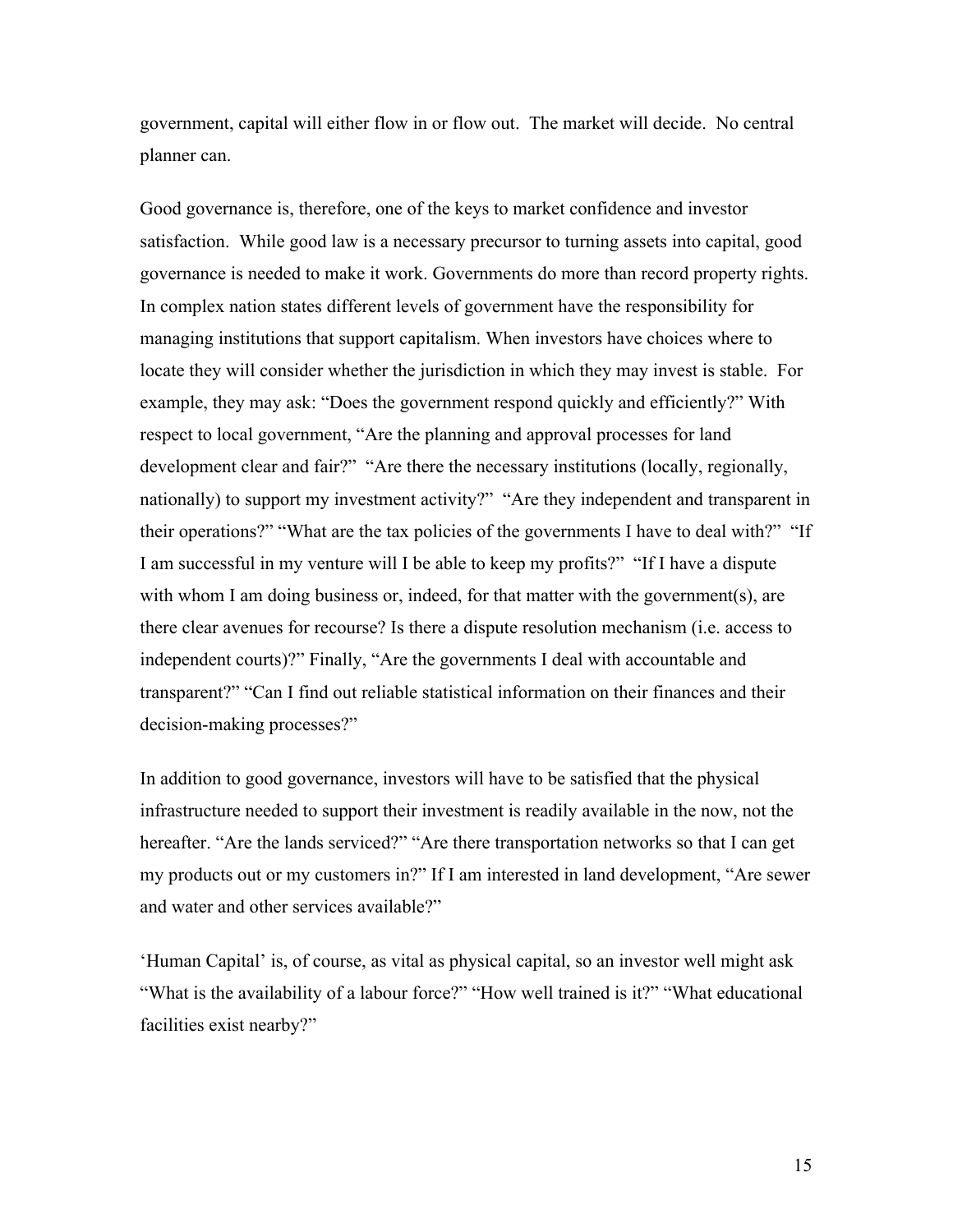A related issue concerns gender equality and the place of women within the economy. In traditional aboriginal economies the role of women within a domestic mode of production and hunter gatherer economy was central and integral to the success of that economy. Industrialization changed the role of women. Globally, the treatment of women given the current cultural norms of a society, will, arguably, affect a nation's ability to participate as effectively in a market economy. A nation that does not recognize the potential contribution of all its citizens, regardless of gender, will be operating in a market economy with potentially only 50% of its human capital being used. First Nations, like all nations, should ensure that their policies promote gender equality and the full participation of women in all aspects of their economies.

There are, of course, many other specific factors than those considered here, that different industries will consider and ask questions about when making investment choices. The point here is that First Nations, even with capital freed up, need to be aware that the policies they develop that impact on investment decisions will have a direct bearing on whether capital is utilized to its fullest potential. This is a very core concept. The questions need to be answered to the satisfaction of the investor or the investor may go elsewhere.

Transparent and fair jurisdictions known for clear processes, independent institutions, and timely decision making with the necessary physical infrastructure in place will have a very distinct advantage in attracting investment over jurisdictions that do not.

So how do investors know if they should invest without doing a lot of independent research? One way is to rely on independent analysis and published statistics. An important way today how markets understand risk is through credit ratings. Governments (national and sub-national) and companies are all rated and scored in the capitalist society. This is invaluable information for investors.

In Canada, Dominion Bond Rating Service in Toronto provides independent rating services. These ratings assist investors in assessing the quality of their investments and help confirm or challenge conclusions based on their own research and experience.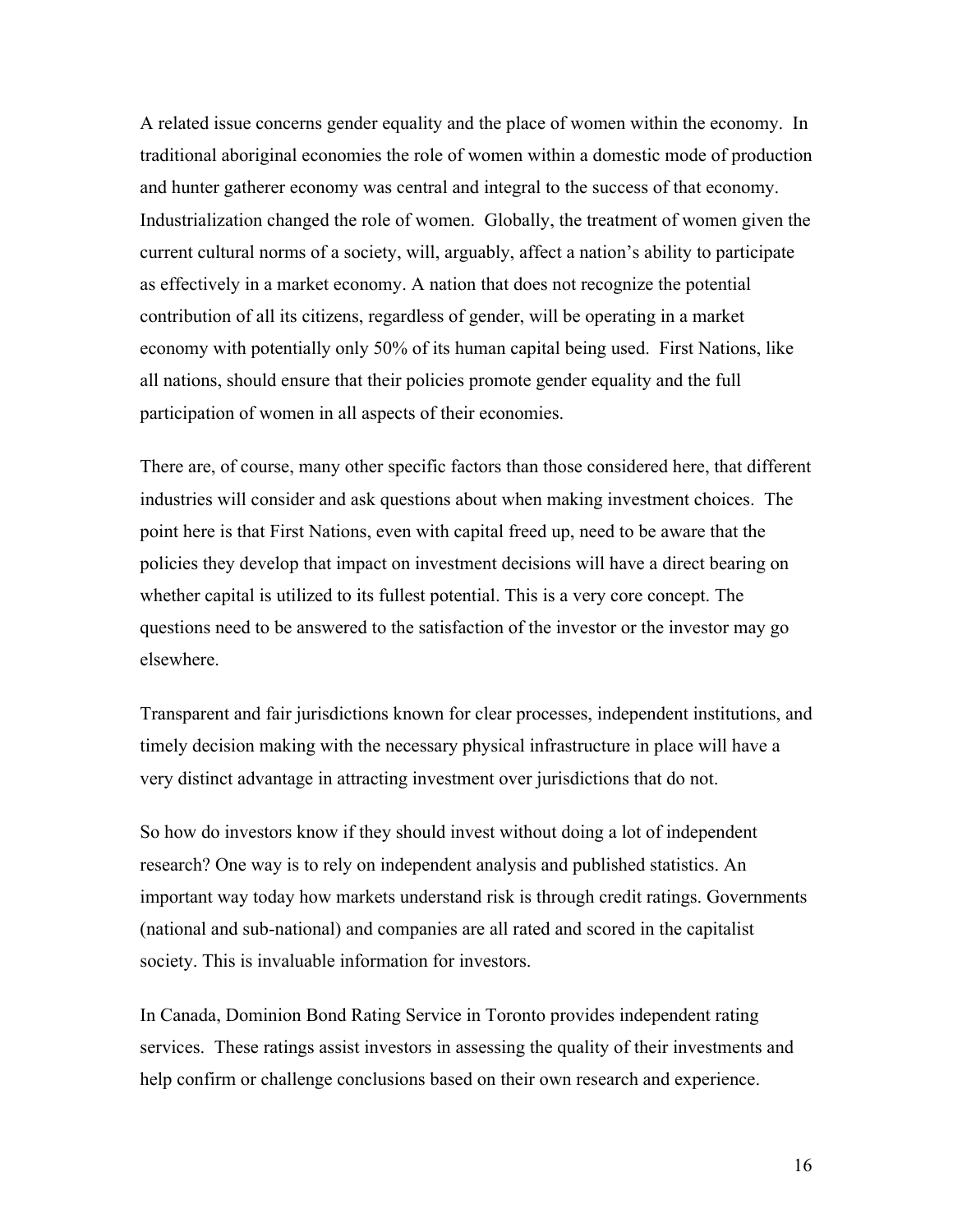Moody's Investors Services and Standard & Poor's provide similar services in the USA. Investors closely watch ratings. A change in rating can have a direct impact on the flow of capital. In assessing risk, the rating agencies use a number of methodologies and consider factors similar to the ones described above.

The services of rating agencies can also be used by First Nation governments and First Nation people when making their own investment decisions with the wealth created from economic activity on-reserve, to which we now turn our attention.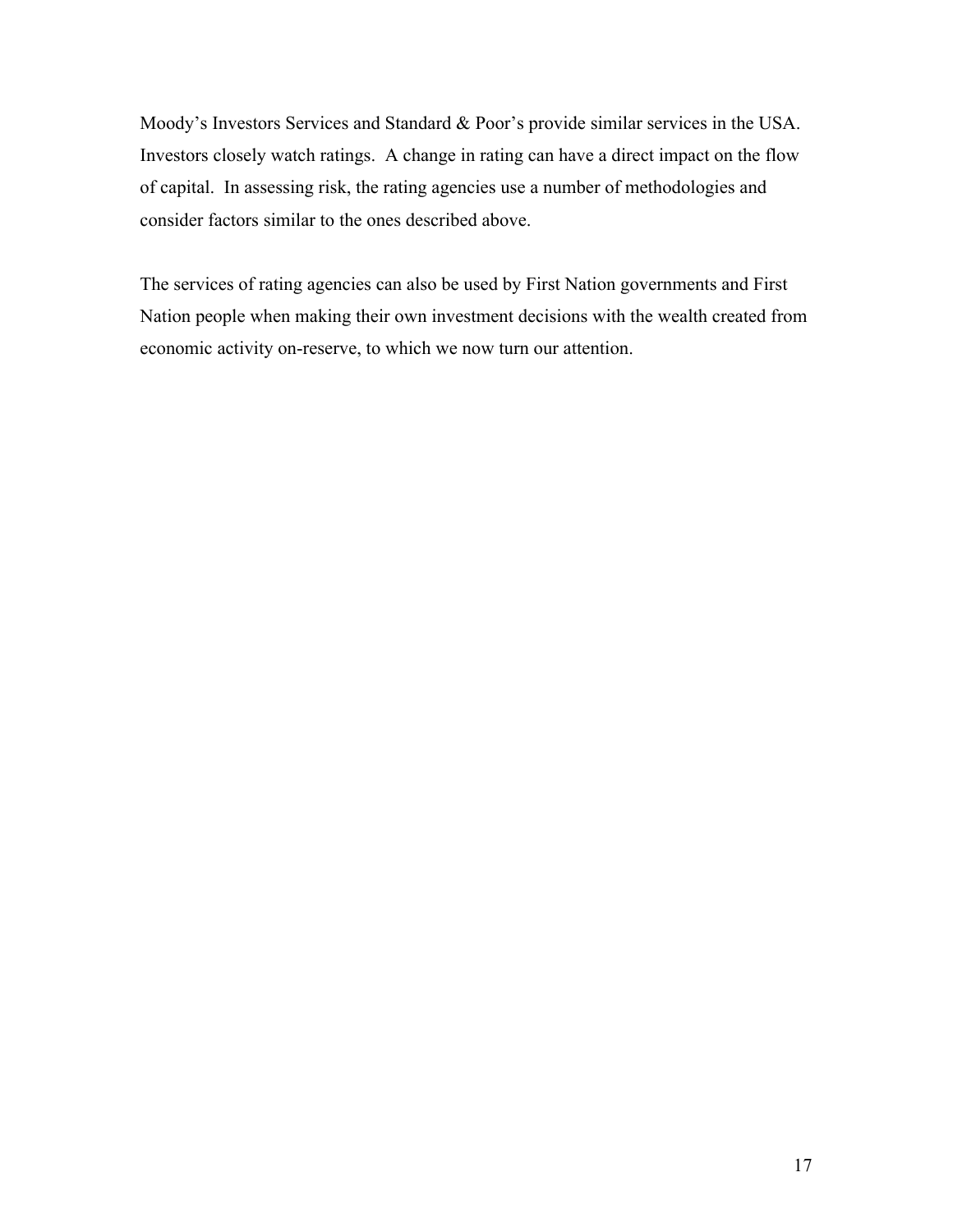# **PART TWO**

# **Wealth Accumulation and Money Management**

#### **After the Capital Flows: The Need to Manage Wealth**

Part Two builds on the lessons learned in Part One. As Part One has discussed, when assets on-reserve are turned into capital, new wealth should be created which, in turn, can be invested and can stimulate the economy. Wealth accumulation should, theoretically, follow; both for the First Nation and for its individual members. This will create the welcome problem of having to make investment decisions about how to allocate the new wealth. Part Two provides some helpful pointers for First Nations and their individual members with respect to wealth accumulation and money management. The decisions individuals make with respect to how they use their own money, and how governments use the public purse, are important to maximizing both personal and public wealth, now and in the future, in the short-term and the long-term.

For First Nations, the communal aspect of capital is very important; more so than perhaps off-reserve. This is because much of the wealth from capital created on-reserves will be held collectively by the First Nation governments for the good of their communities as a whole, and not by individuals.

The purpose of encouraging economic development on reserve is to create jobs and stimulate the 'micro' economy and thereby generate wealth for the First Nation; wealth that presumably will be reinvested to generate more wealth and accumulate new assets. The returns on investments can be used for improving the quality of life of members in many ways, including investment in community businesses, the delivery of enhanced programs and services or, even in the form of distribution dividends to the members.

Where a First Nation is involved directly in economic development through conducting business activities, or receives taxes or income from claims settlement, or receives compensation for the loss of its assets (typically land and resources), there will be money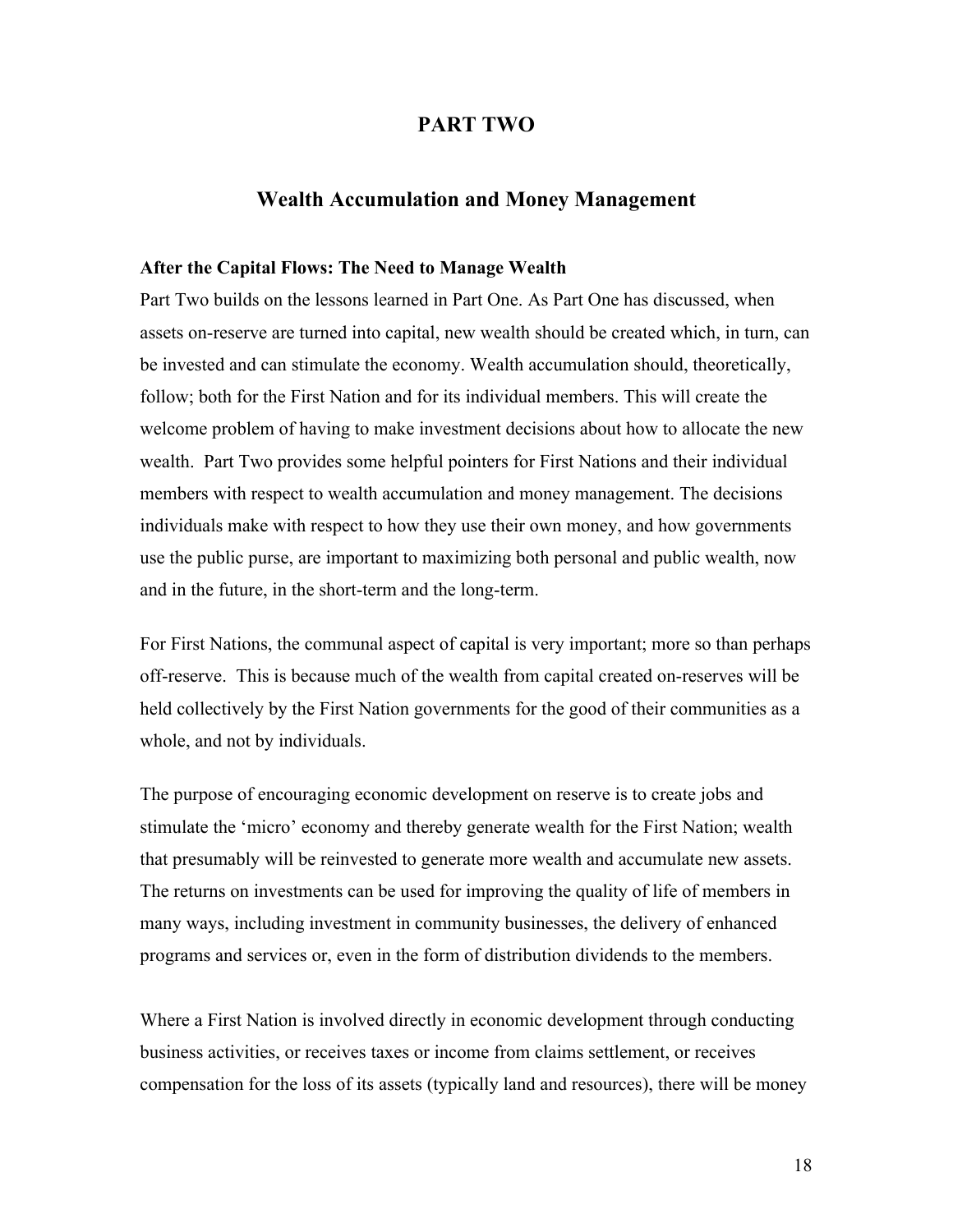to invest. For communities of whatever size to make the most of their income there must be a comprehensive strategy for wealth creation and its retention.

The investment strategies that individuals or First Nation governments might follow to maximize wealth accumulation will, of course, depend on the investment objectives chosen and the ability to tolerate risk. The strategy will therefore differ from individual to individual and from First Nation government to First Nation government, and often indeed within First Nation governments.

In all cases there should be a financial plan, carefully thought out and professionally constructed.

# **The Need for Financial Planning: For Both Governments and Individuals**

All governments and individuals who have funds to invest should have a financial plan and an investment strategy. In developing a plan, it is prudent to use impartial, professional financial advisors who are specialists in money management and who can provide sound advice.

The strategy a First Nation government might follow will depend on its needs, its stage of economic development, and the type of funds available to be invested. Inevitably, not all investment decisions made by a First Nation government will follow the same investment approach. This is because First Nations typically have different funds for different purposes.

In considering investments made by First Nations it is important to understand the distinction between 'capital investment' (for instance, the investment in a First Nationowned business) and 'savings' (the non-capital investment of trust funds, land claims settlement monies or operating monies not immediately needed to provide programs and services). It is therefore essential to be very aware that there will be different considerations in making investment decisions depending on the sources and types of funds.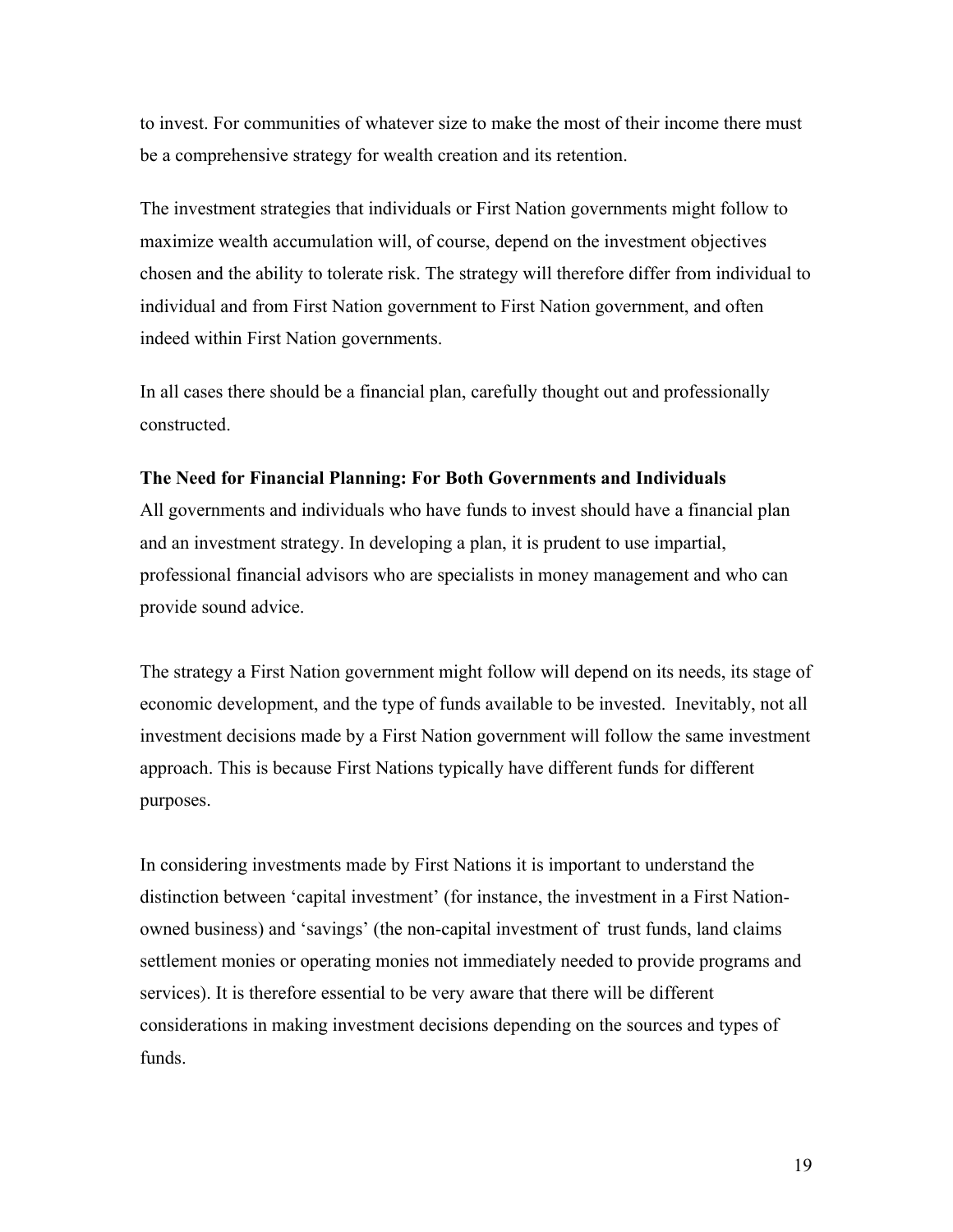For some First Nations the type of capital investment the community can make (the use of its collective capital) will require consultation with, and sometimes the approval of, its members.

For other funds, there may be restrictions in a First Nation's law or in agreements with other governments as to how the monies can be invested. As a general rule of thumb, small sub-national governments are considered what is described as being 'risk adverse'. In the case of most Canadian municipalities, there are strict controls on investment; both with respect to capital investment in business ventures, as well as investing restricted funds and operating revenues that are not immediately needed.

In deciding what governments should be investing in, there is one school of thought that says while governments are needed to create the legal environment conducive to investment, governments themselves should not be capitalists as they are not good at business. As the old adage goes, "the only business of government should be government." This, of course, poses some challenges for First Nations when the First Nation government for the benefit of its citizens often holds the community's capital. This is even more a reason why an appreciation of investment risk, the need for sound financial advice, and a solid financial plan are so important for First Nation governments. This is particularly so, because elected officials (in their role similar to that of a trustee) are bound by a duty of care when making investment decisions.

# **Factors That Contribute to Wealth Accumulation and its Preservation: Time, Quality, Diversification**

There are many theories and approaches to investing and many books published on wealth creation and management; some are useful, some less useful, all depending on one's personal approach. There are, however, some basic principles to investing that every individual and every politician should be aware of.

When investing, there are three universal considerations; *time*, *quality* and *diversification*. These are the key considerations to take into account when developing a financial plan and an investment strategy, and to building a strong investment portfolio. Whether the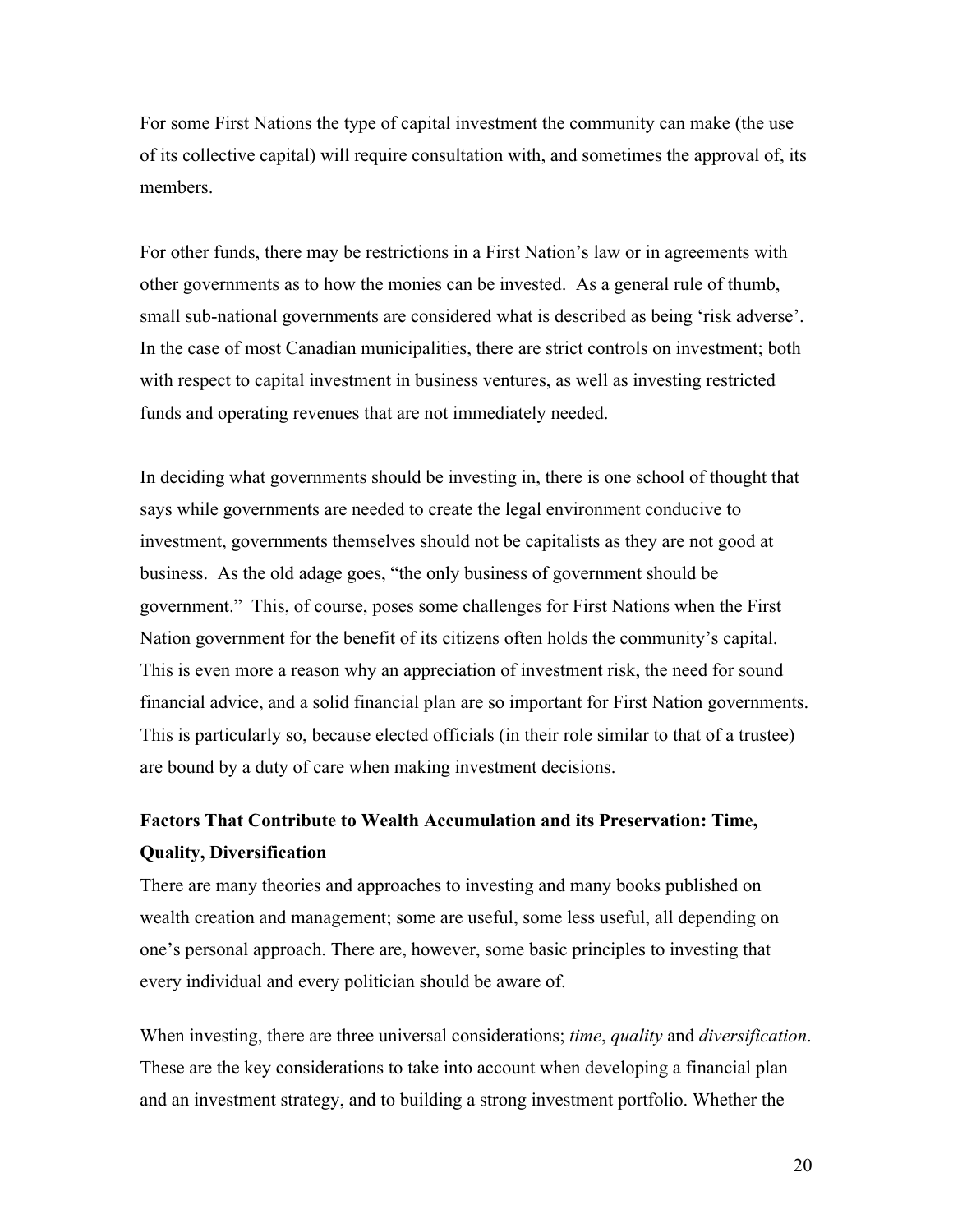funds to be invested are managed by the individual investor, (with or without the advice of a financial planner), or by professional fund mangers, trustees or government employees, the considerations are always the same.

*Time:* Wealth is accumulated over time. Most people and, indeed, many governments have far too short time horizons for their investments. Many people do not make money from their investments because their time horizons were too short. They sell too soon. In government, where political terms are typically 2-5 years but where investment horizons need to be much longer, it is not always politically desirable to make long-term investments. Where there are excess revenues or funds that could be invested, it is all too easy to plough the money back into the 'always-needed' programs and services. This vote-getting strategy should be avoided if at all possible.

When planning for the investment of trust funds and settlement monies, the guidelines for the investment of the funds in the financial plan should include a well thought-out statement about time horizons. The types of investment allowed in these funds should typically be held over the long-term and for the life of the investment. This is one of the keys to the way the well-run pension funds work and it should be no different for First Nations 'legacy' funds. For individuals, a good rule of thumb, (notwithstanding the possible need to access one's money sooner), is that at a minimum, a person should not invest in anything that he or she would not be prepared to hold for at least ten years.

*Quality*: When buying investments (e.g. shares in a company, the debt of a company or a government - bonds), or simply depositing money into a savings account or buying government savings vehicles (i.e. Treasury Bills) quality always matters. Determining quality is not often easy for the individual, which is why, as discussed in Part One, investors and their advisors rely on credit rating agencies to assess quality and risk, along with the legions of analysts employed by financial institutions and investment companies.

If wealth accumulation over time is the goal and risk tolerance low, then when buying securities (e.g. shares and bonds) they should typically be what is called 'investment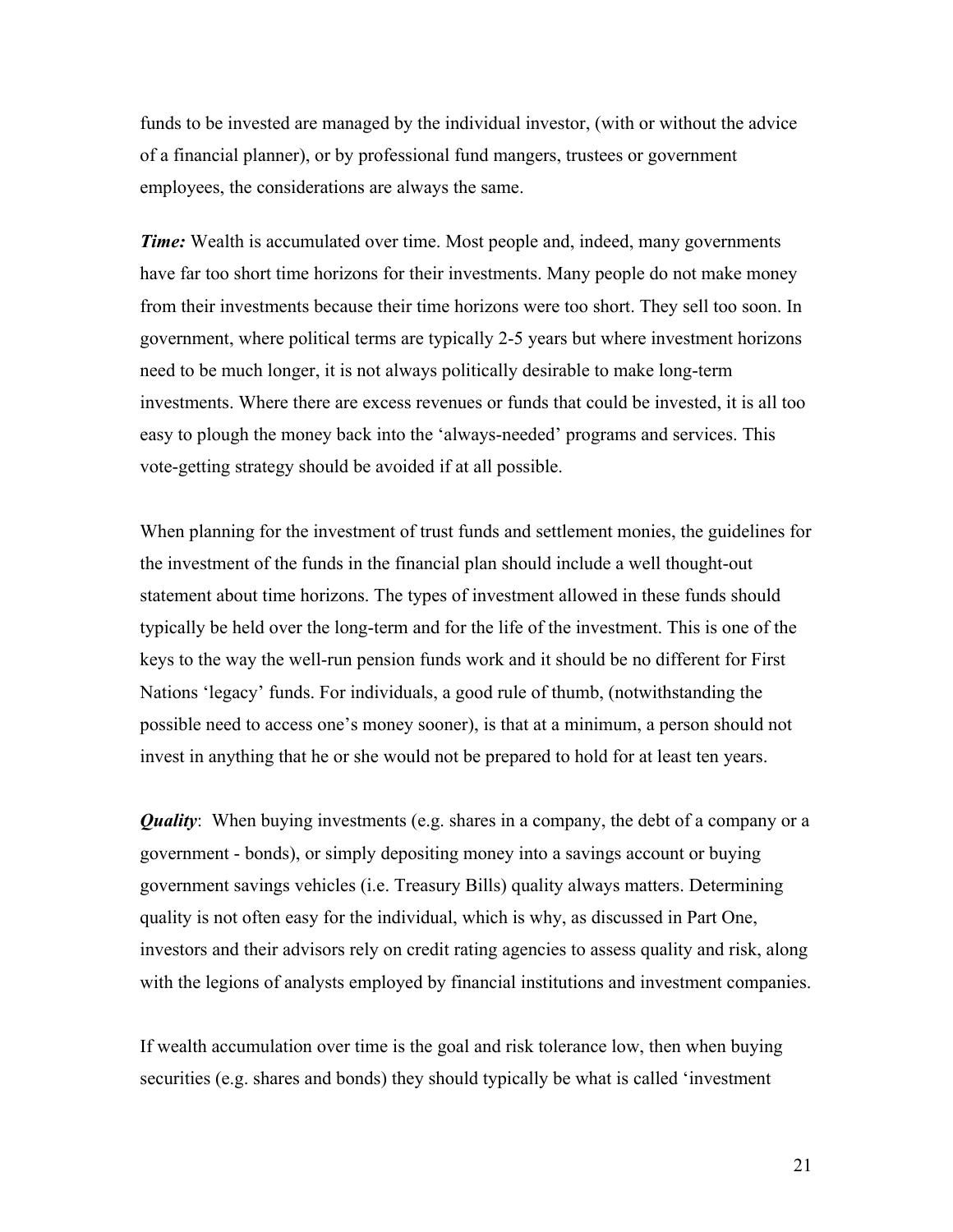grade', that is rated by the rating agencies in the highest categories (i.e. typically 'A' or higher). Pension funds can typically buy this grade. These are sometime colloquially referred to as 'blue chip' investments. As a strategy, it might also be good to make investments which pay dividends, which usually means the companies have good cash flows. A financial plan might, for example, state that not less than 50% of the securities in its portfolio provide dividends. This forces the fund managers to purchase quality companies, with good cash flows.

*Diversification:* It is important to spread and reduce risk through diversification, which refers to buying investments from different asset classes, and then having a variety of investments within each class. There are three major asset classes: i) cash and cash equivalents; ii) fixed income (bonds and other products that have defined income) and iii) equities (shares in companies). Financial advisors may well debate what appropriate asset class mixes at any given times should be and how they vary for different types of investors (usually based on age and investment horizons). At the end of the day the key point is to be diversified, which extends to deciding how many different investments within a class a portfolio should ideally have.

With a diversified portfolio, an investor is less exposed to market fluctuations between asset classes as well as between investments within an asset class. As a general rule of thumb, governments should probably not put more than 5% of their investment into one asset. This percentage could be higher for individuals. The simple reason is that when it is your own money you tend to be more careful in your decisions. You are more risk sensitive. Governments do not 'own' the money directly. As an official of a government or a politician, handling 'other people's money', it is easier to take risks as we know governments have; nevertheless they should always be aware of the possible downside and exercise sensible due diligence on behalf of those to whom they owe a fiduciary duty.

# **Taxation and Fiscal Relations: Towards a First Nations' Perspective**

Every discussion of wealth creation and the use of capital must also include a discussion of taxation. Taxes may well be used to redistribute wealth and ensure that there is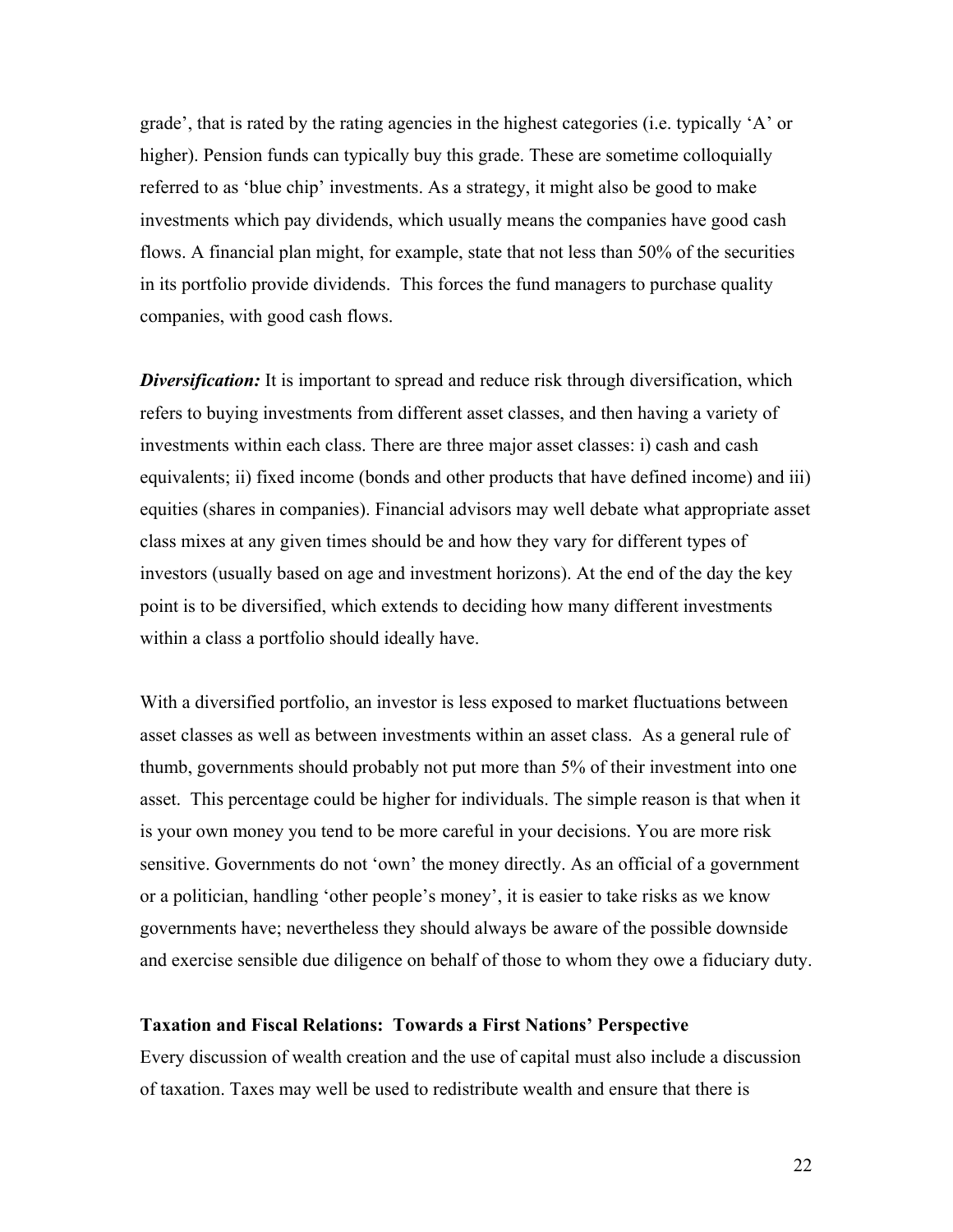reinvestment in the economy. They are also used to provide basic infrastructure (roads, hospitals, sewers etc.) as well as benefits for those who need to be looked after (the 'safety-net'). Creating and supporting the institutions of good governance have also to be funded, including the government itself.

There have, historically, been forms of wealth redistribution in most, if not all societies, as a means by which peoples who rely on the labour of others support one another. In the capitalist liberal democracies, the amount of taxes collected by government is often a matter of considerable political debate. Are governments collecting too much tax? Should they let the money stay in the economy and allow 'the market system' to make the investment choices? While individuals and companies complain of too much taxation, the truth is, the very institutions that the taxes support do provide the certainty that helps makes the complainers' economic activities profitable.

The issue of taxation of First Nation peoples and for First Nations generally is inevitably complicated because it is tied to the whole question of dismantling the *Indian Act* and moving to self-government. While it is beyond the scope of this present Paper to discuss this issue in detail suffice to say there are several points that need to made with respect to First Nation investing and wealth accumulation.

Notwithstanding the public policy rationale for taxation set out above, legally avoiding taxes in capitalist societies is one of the quickest ways to accumulate wealth. Investors will consider how to legitimately minimize the amount of taxes paid on their investment income. Invariably the tax policies that governments make will very much impact investment choices. For instance, taxes on dividends in Canada are lower than taxes on interest income, so this has the effect of stimulating investment in equities (shares) that pay dividends.

Good financial planners will consider the tax implications of their investment recommendations based on an individual's tax circumstances. First Nation investors also require similar comprehensive tax planning, particularly given some of the unique tax advantages available to them when investing on-reserve, and the important exemption of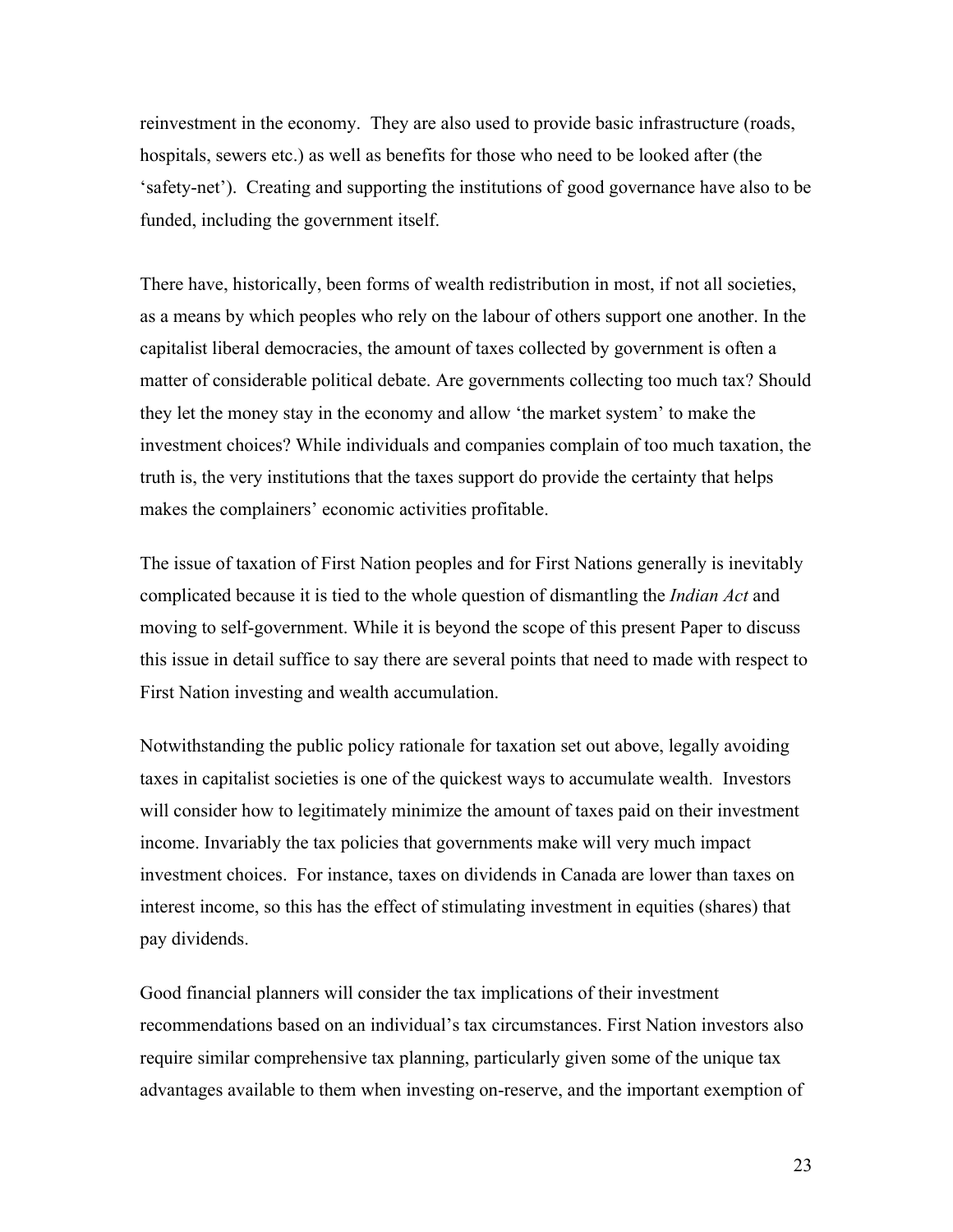such income from provincial and federal taxes. From a First Nation's government perspective, at least today, these advantages should, as individuals become wealthier, mean more investment by First Nations' people on-reserve because of the advantageous tax benefits.

When governments make income on their investments, as a general rule they do not pay taxes to one another, or tax themselves. This is the generally the case for First Nation governments, although it is not always clear under the current legal structures; particularly where a First Nation is conducting business through a corporation. What is even less clear is how the Federal government might treat new wealth in terms of offsets to federal transfers to First Nations to provide agreed-upon programs and services. This is an important issue for First Nations to consider and brings us squarely to the basic question of the fiscal relationship between First Nations and the Crown, and what impact it might have on First Nations' wealth creation.

It is very important to recognize that the collective capital of the reserves (and indeed claims settlements where applicable) is not to be used to pay for government services and programs. It could become all too easy for the capital to be used to meet current obligations that for the rest of society are paid from the collection of taxes and other revenues. If this happens, it could very quickly short-circuit investment, wealth creation and its retention. This could be financially devastating in communities where the wealth is held collectively by the First Nation government and is not in the hands of individuals. This is a crucial point for public policy makers to always remember when developing tax and fiscal relations policy with respect to First Nation governments.

It cannot be overemphasised that the fiscal relationship that is developing between First Nations and the Crown must take into account the need to grow First Nation economies and to generate new wealth. Own-source revenue from capitalist enterprises should not be applied to the costs of governance or for the delivery of agreed-to programs and services until, at the very least, the First Nation has achieved levels of wealth adequate to provide for growth and for improved standards of health, education, training, employment and income for its members. The terms of any reductions in the amount of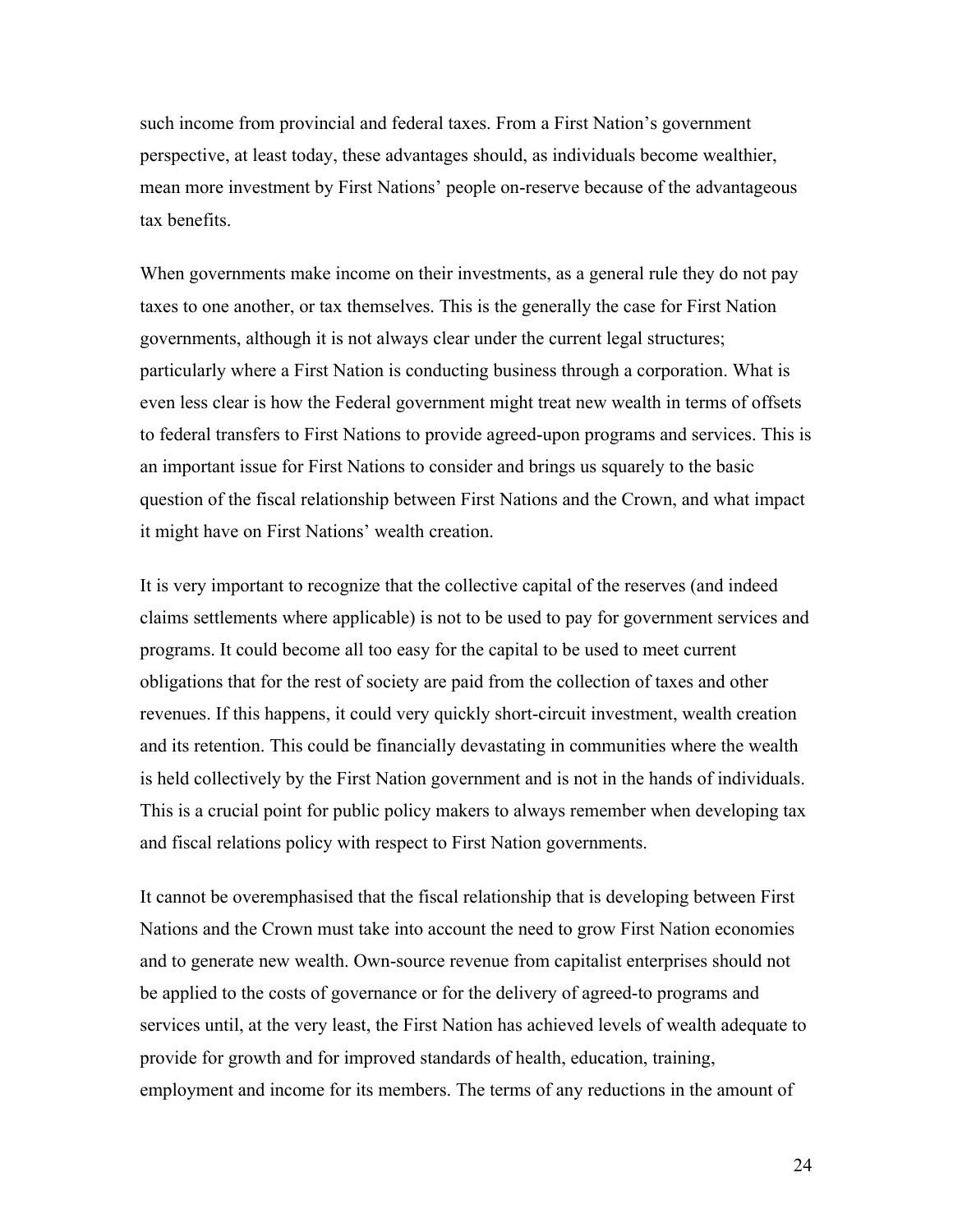funding provided by the Crown to a First Nation as a result of a First Nation's ownsource revenue (whether from capitalist enterprises or government revenues –taxes, fees, and other charges) must be equitable.

## **Responsible Government: Creating a Legal Framework**

As can be seen from the points discussed in this Part, parallel with the understandable satisfaction with wealth accumulation on-reserve, there will also exist a vital responsibility for both individuals and leaders of First Nation governments. There is always this over-riding responsibility to observe the best money-management practices possible.

The rules may be set out in policy or law of the First Nation with investment plans to fill in the gaps. Some communities may choose to set out the rules for public investing in a financial management law or code; perhaps even in a community Constitution. The rules can put limits of the types of investments, taking into consideration the different sources of funds or income and the purposes for which they are intended.

Without an appropriate legal framework for community financial management the result could lead to potential mismanagement and the squandering or loss of the Nation's or individual's assets. This would be very unfortunate, having finally established legal systems releasing the locked up capital on-reserve.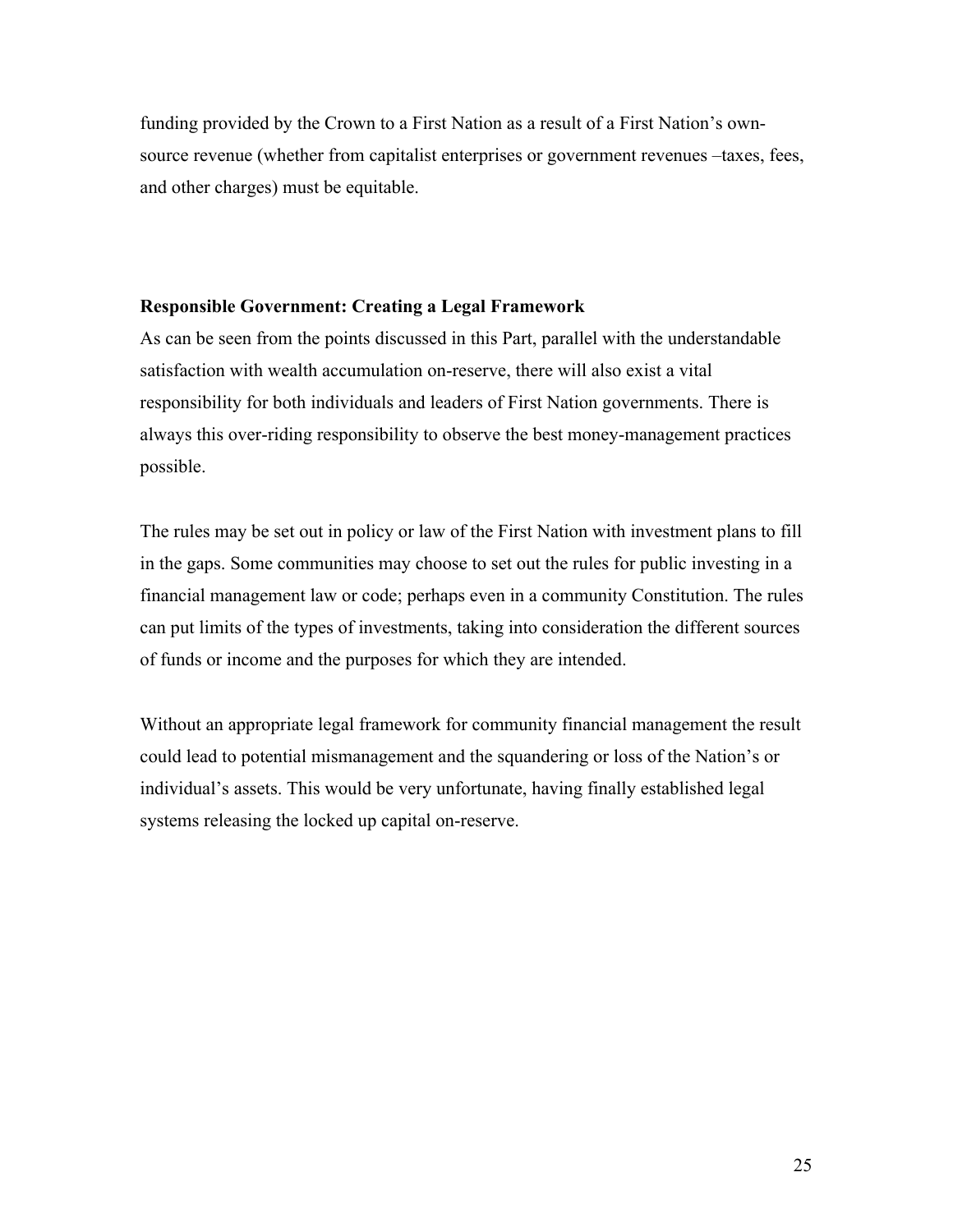# **Conclusion**

Investors on-reserve have to face institutional and deeply-rooted historical obstacles to economic development; absence of secure property rights (communal or private); timeconsuming, red-tape burdens; a lack of local control of economic destiny. All these obstacles result in great difficulty in releasing and attracting capital. These are, indeed, obstacles that similar commercial and industrial development in the non-aboriginal sector of the Canadian economy would never have to face or, indeed, expect to face.

Without taking anything away from the number of undoubted and very praiseworthy First Nations commercial and entrepreneurial success stories, such successes are, at the end of the day, quite relative. Overcoming what one can even describe as often horrendous institutional obstacles was part of many of these success stories in the first place, as much as the subsequent commercial success of the residential subdivision, condominium development, shopping centre, winery or cultural attraction itself.

However, what is needed is a 'level playing field' where such Aboriginal developments can take place in a legal, institutional and business environment comparable to what exists in the non-aboriginal sector.

Put bluntly, First Nations, because of the historical burden that has been placed on them since the *Indian Act* and the inability to turn assets into capital, have had to overcome extremely burdensome obstacles to reach even the 'level playing field' on which to try and start their commercial enterprises that non-aboriginal businessmen and women, entrepreneurs and industrialists take for granted.

So, coming up with solutions to generate widely hoped for economic growth, to resolve so much deep-rooted aboriginal poverty are profound challenges to be addressed, often in competing visions of First Nations' modernisation. While this work has begun for approximately 100 to 150 of Canada's First Nations through the legislative initiatives discussed briefly in this Paper, for many First Nations it has not. For those that have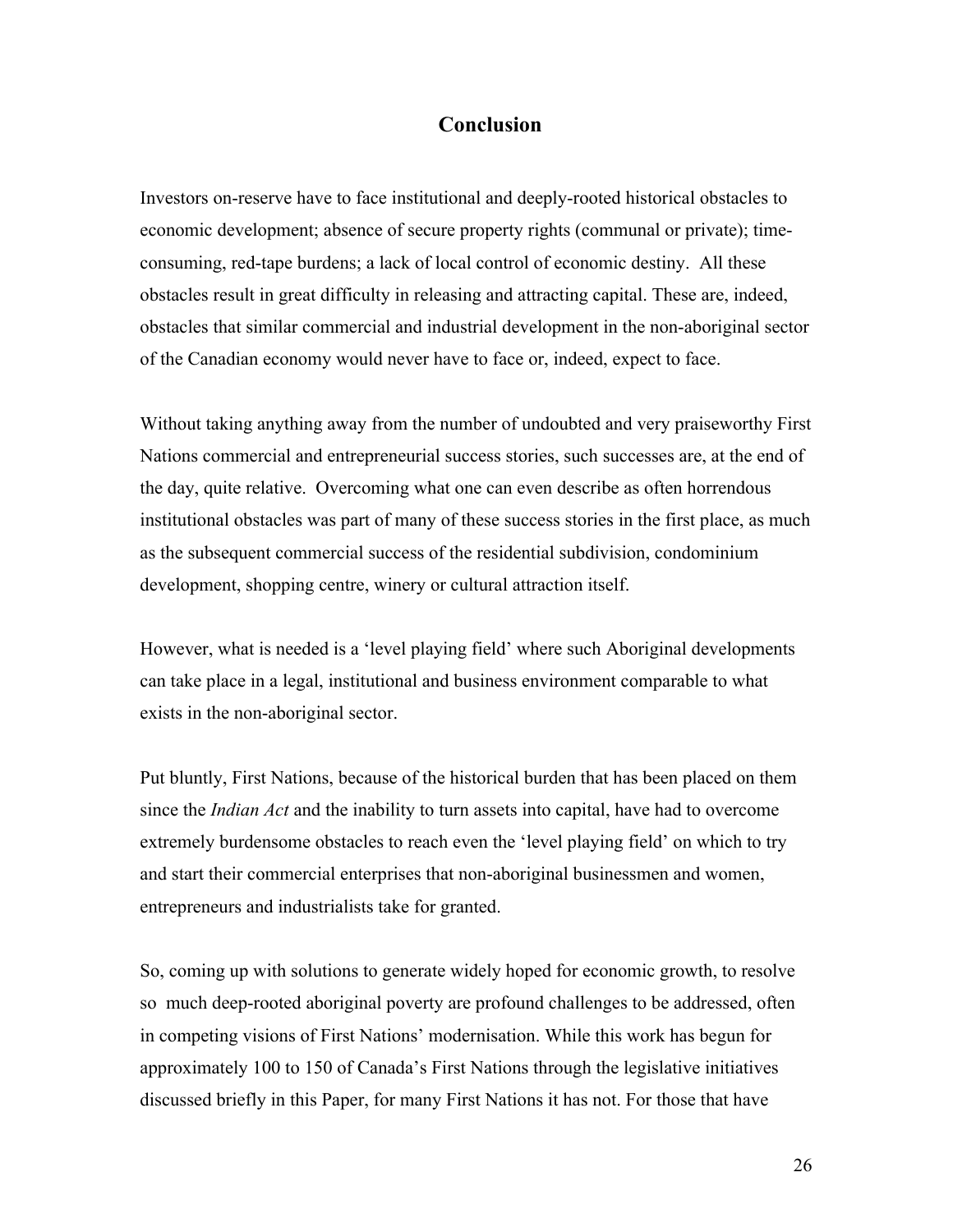begun the journey, in some cases the process is incomplete, addressing only part of the problem of creating a successful modern capitalist economy.

Capitalism is the economic system that drives the thriving economies of the West. The 'market system' contains millions of decision makers, producers, employees, employers, investors, suppliers and customers all engaged in an astonishing myriad of economic, commercial and industrial activities. Despite inevitable occasional failures 'The Market' does work. It does 'deliver the goods' through the almost mysterious working of what Adam Smith, the founder of the discipline of Economics over two centuries ago, called 'The Invisible Hand'.

The job of public policy makers is to facilitate the operation of the market within their jurisdictions and then to attract investment within them. Sectoral initiatives such as the *First Nations Land Management Act* and the *First Nations Fiscal and Statistical Management Act*, while very important, do not individually address all the deficiencies in the current reserve system and a more comprehensive legislative approach to developing markets on-reserve is probably required.

As this Paper had discussed, the free flow of capital is the means by which economic growth, and thereby the resulting prosperity of the community and the individuals in it, is achieved. Much of the success is deep-rooted in the well-documented and secure property rights of individuals and institutions in Western countries. These are among the main reasons Canada regularly scores so high as one of the world's major economies in the socalled Group of 8 Industrialised Nations.

However, in stark contrast, the essential ingredient for economic success, the ability to turn assets into capital, is frequently missing for First Nations' on-reserve just as Hernando de Soto has shown it is missing in Third World countries.

At its core, the Paper therefore concludes that the solutions to rectify this imbalance in economic underdevelopment on-reserve must be found largely in political cooperation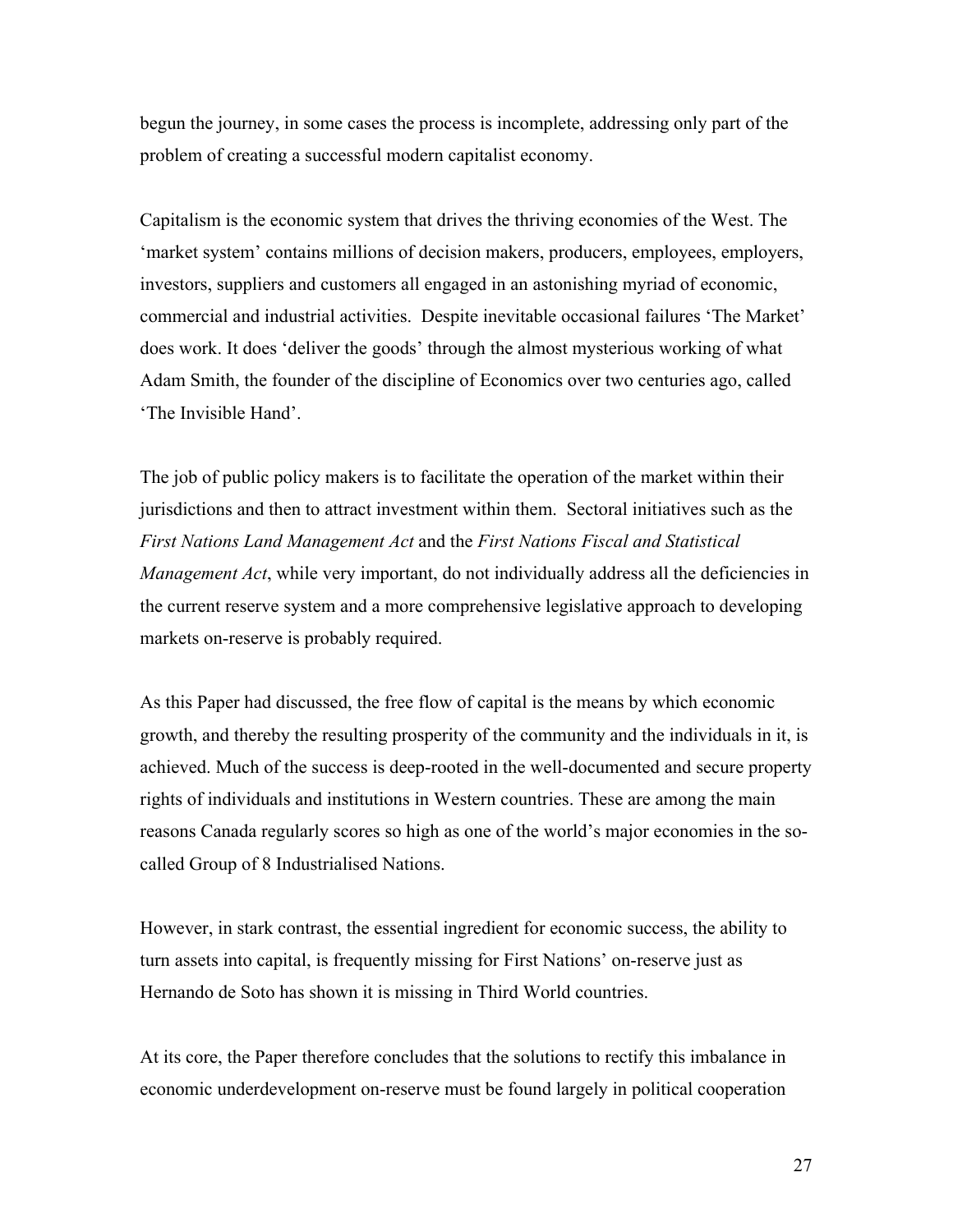between First Nation leaders and federal policy makers, particularly as the goal of selfgovernment is being achieved and outstanding land claims are settled.

The main conclusions of the Paper are therefore that three basic steps ought to be followed:

*Firstly* - codify assets, such as property rights, to create the legal structure to release 'locked in' capital on-reserve.

*Secondly* – develop local policies and laws that promote the use of the new capital, as well as to attract additional capital from the investment community in the private sector, to compliment funding from the federal government.

*Thirdly-* with all due diligence possible, invest wisely the returns on the First Nations' collective or individual capital as the case may be, in order to build sustainable, healthy and wealthy First Nation communities across the country, which we all hope for.

Economic growth, wealth accumulation and its preservation, as well as increasing Aboriginal prosperity, should be the norm, not the exception. There is no realistically acceptable alternative.

#### **Notes**

 $\overline{a}$ 

<sup>&</sup>lt;sup>1</sup> See for instance Chapter 5 in Volume 2 "Restructuring the Relationship" in the *Report of the Royal Commission on Aboriginal Peoples* (Canada 1996). See also *Sharing the Harvest: the Road to Selfreliance*, Royal Commission on Aboriginal Peoples (Canada 1993). For an account of the US tribal experience, see generally the work of the Harvard Project on American Indian Economic Development and specifically Stephen Cornell & Joseph P Kalt, eds., *What Can Tribes Do? Strategies and Institutions in American Indian Economic Development* (Los Angeles: University of California 1992). For a discussion on economic development in the context of treaty negotiations see Roslyn Kunin, ed. *Prospering Together: the Economic Impact of the Aboriginal Title Settlements in BC* (Vancouver: The Laurier Institution 1998). See also David Newhouse "The Development of the Aboriginal Economy Over the Next 20 Years," *The* Journal of Aboriginal Economic Development, Vol. 1 Issue 1, CANDO (1999) 68-77.<br><sup>2</sup> United Nations, Geneva, April 2005 in the report of Rodolfo Stavenhagan, UN Special Rapporteur on

Indigenous Peoples, following his mission to Canada in 2004.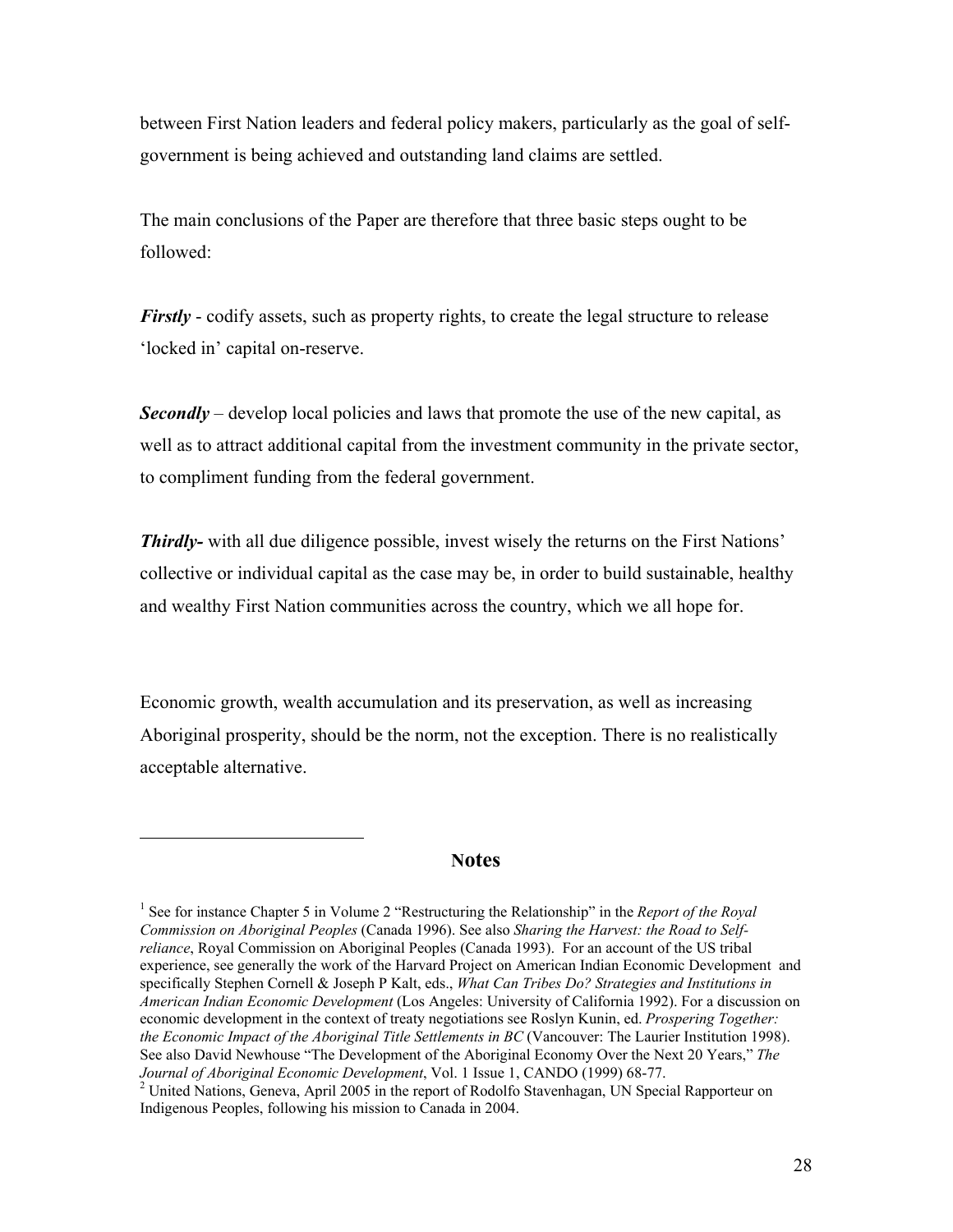3 George Manuel & Michael Posluns, *The Fourth World: An Indian Reality* (Toronto: Collier – Macmillan 1974).

<sup>4</sup> Despite the obstacles to development, there are now a number of reserves across Canada with successful initiatives, some community owned and others using outside capital. Listed are a few with some of their projects: Sechelt Indian Band, BC (Construction Aggregates, Sechelt Shopping Centre); Tsleil-Waututh Nation, BC (Ravens Wood) Squamish Nation, BC (Park Royal Shopping Centre); Kamloops Indian Band, BC (Sun Rivers and the Mount Paul Industrial Park); Westbank First Nation BC (Westbank Shopping Centre, The Hub Centre, Lakeridge Park, Bayview, Sun Village and Vintage Hills); Osoyoos Indian Band, BC (NK'MIP Canyon Desert Golf Course, NK'MIP Cellars and NK'MIP Vineyards) St. Mary's, BC (St. Eugene Mission Casino and Resort); Mnjikaning, Ontario (Rama Casino); Millbrook First Nation , Nova Scotia (Truro Power Centre, Cole Harbour Developments).

5 For instance, see W.W. Rostow, *The Stages of Economic Growth: a Non-Communist Manifesto* (London: Cambridge University Press 1963).

<sup>6</sup> Backgrounder – "Federal Aboriginal Economic Development Programming," Government of Canada, Privy Council Office, www.pco-bcp.gc.ca, November 24<sup>th</sup> 2005.

 Auditor General of Canada, "Economic Development of First Nations Communities – Institutional Arrangements," Auditor General's Report, Chapter 9, November 2003.

8 See for example Marshall Sahlins, *Stone Age Economics* (London: Tavistock Publications 1972). <sup>9</sup> See for instance Hugh Brody, *Maps and Dream* (Vancouver/Toronto: Douglas & McIntyre 1981) and Richard F.A. Salisbury, *Homeland for the Cree: Regional Development in James Bay 1971 -1981* (Kingston and Montreal: McGill-Queens University Press 1986).

<sup>10</sup> Hernando de Soto, *The Mystery of Capital; Why Capitalism Triumphs in the West and Fails Everywhere Else* (New York: Basic Books 2000).

 $11$  De Soto is not without his critics. Some argue that it is too simplistic to assume that all cultures are inclined to emulate the west. Others argue that he fails to account for the continued exploitation of the Third World by the West where raw products are exported cheaply and expensive manufactured product sold back to them. It has been said De Soto has overstated the size of the informal economy and also that he places too much emphasis on the amount of wealth created by land titling. See for example: Robert J. Samuelsson, "The Spirit of Capitalism", *Foreign Affairs*, January/February 2001; Alan Gilbert, "On the Mystery of Capital and the Myths of Hernando de Soto," *International Development Planning Review*, Vol. 24 (February), pp. 1–1, 2002; R.G. Rossini, and J.J. Thomas, "The Size of the Informal Sector in Peru: A Critical Comment on Hernando de Soto's El Otro Sendero," *World Development*, Vol. 18 (January), pp. 125–35 1990, and; Christopher Woodruff, *"*Review of de Soto's The Mystery of Capital," *Journal of Economic Literature, Vol. 39 (December), pp. 1215-23, 2001.* 

<sup>12</sup> There were originally 13 communities that entered into the Framework Agreement on Land Management with Canada to take over land management powers; an initiative led by Westbank First Nation. Other communities have subsequently been added to the Framework Agreement and will continue to be added. For a list of the current communities coming under the Act see the First Nations Land Management Board Website, www.fafnlm.com.

<sup>13</sup> See the First Nations Land Management Board Website, www.fafnlm.com, for a selection of land codes that have been developed by First Nations.

<sup>14</sup> See, *Building a Better Future through Investment and Economic Growth*, First Nations Fiscal Institutions Initiative, 2004.

<sup>15</sup> For the text and a discussion on recent legislation see Brian A. Crane, Robert Mainville & Martin W. Mason, *First Nations Governance Law*, (Markham: Butterworths 2006) and Paul Salembier, Al Broughton and & Jeffery Hutchinson, *2006 Modern Annotated First Nations Legislation*, (Markham: Butterworths 2006).

<sup>16</sup> For a discussion of the place of property in modern policy making see *The Idea of Property in History and Modern Times*, Kolbert, Colin ed. (London: Churchill Press 1997) and, with respect to First Nations property rights, see specifically herein Tim Raybould, "Native Property Rights: Negotiating Modern Treaties in British Columbia, Canada," 131-151.

<sup>17</sup> Indian Taxation Advisory Board, *Five Times Harder: Why First Nation Communities Must Engage the Private Sector*, leaflet, 2005.<br><sup>18</sup> See the series of background paper prepared by Fiscal Realities for the Indian Taxation Advisory Board

(ITAB) and The Research and Analysis Directorate, Policy and Strategic Direction Branch of the